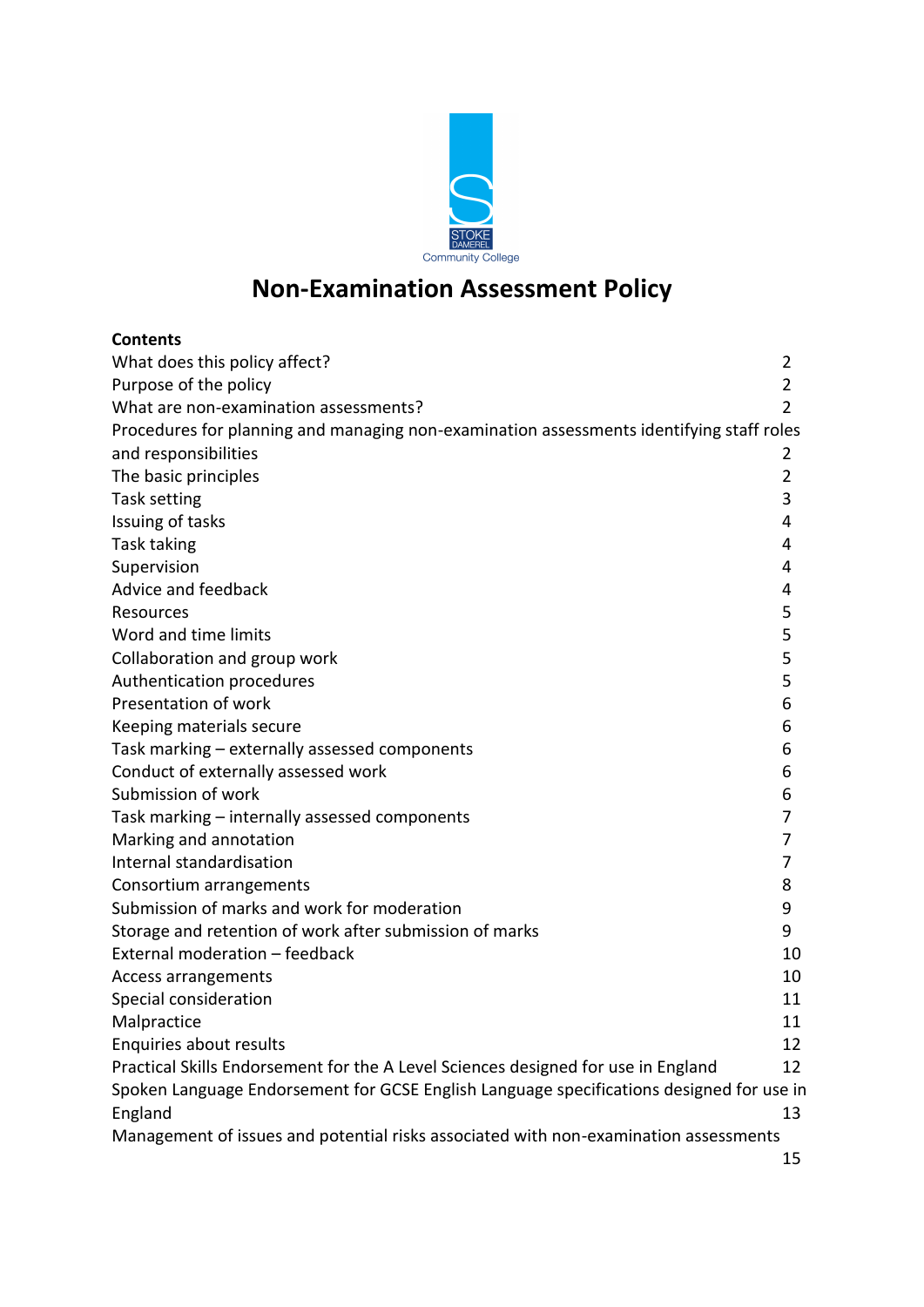#### <span id="page-1-0"></span>**What does this policy affect?**

This policy affects the delivery of subjects of reformed GCE and GCSE qualifications which contain a component(s) of non-examination assessment.

"The regulator's definition of an examination is very narrow and in effect any type of assessment that is not 'externally set and taken by candidates at the same time under controlled conditions' is classified as non-examination assessment (NEA). 'NEA' therefore includes, but is not limited to, internal assessment. Externally marked and/or externally set practical examinations taken at different times across centres are classified as 'NEA'."

[Definition taken directly from the JCQ publication [Instructions for conducting non](http://www.jcq.org.uk/exams-office/non-examination-assessments)[examination assessments](http://www.jcq.org.uk/exams-office/non-examination-assessments)– Foreword, page 3]

This publication is further referred to in this policy as [NEA](http://www.jcq.org.uk/exams-office/non-examination-assessments)

## <span id="page-1-1"></span>**Purpose of the policy**

The purpose of this policy, as defined by JCQ, is to

- cover procedures for planning and managing non-examination assessments
- define staff roles and responsibilities with respect to non-examination assessments
- manage risks associated with non-examination assessments

[\[NEA](http://www.jcq.org.uk/exams-office/non-examination-assessments) – The basic principles, page 4]

#### <span id="page-1-2"></span>**What are non-examination assessments?**

"Non-examination assessments measure subject-specific knowledge and skills that cannot be tested by timed written papers.

There are three assessment stages and rules which apply to each stage. These rules often vary across subjects. The stages are:

- task setting;
- task taking;
- task marking."

[\[NEA](http://www.jcq.org.uk/exams-office/non-examination-assessments) – The basic principles, page 4]

<span id="page-1-3"></span>**Procedures for planning and managing non-examination assessments identifying staff roles and responsibilities** 

#### <span id="page-1-4"></span>**The basic principles**

Head of Centre

- Ensures that the centre's non-examination assessment policy is fit for purpose
- Ensures the centre's internal appeals procedures clearly detail the procedure to be followed by candidates (or their parents/carers) appealing against internally assessed marks

#### Senior Managers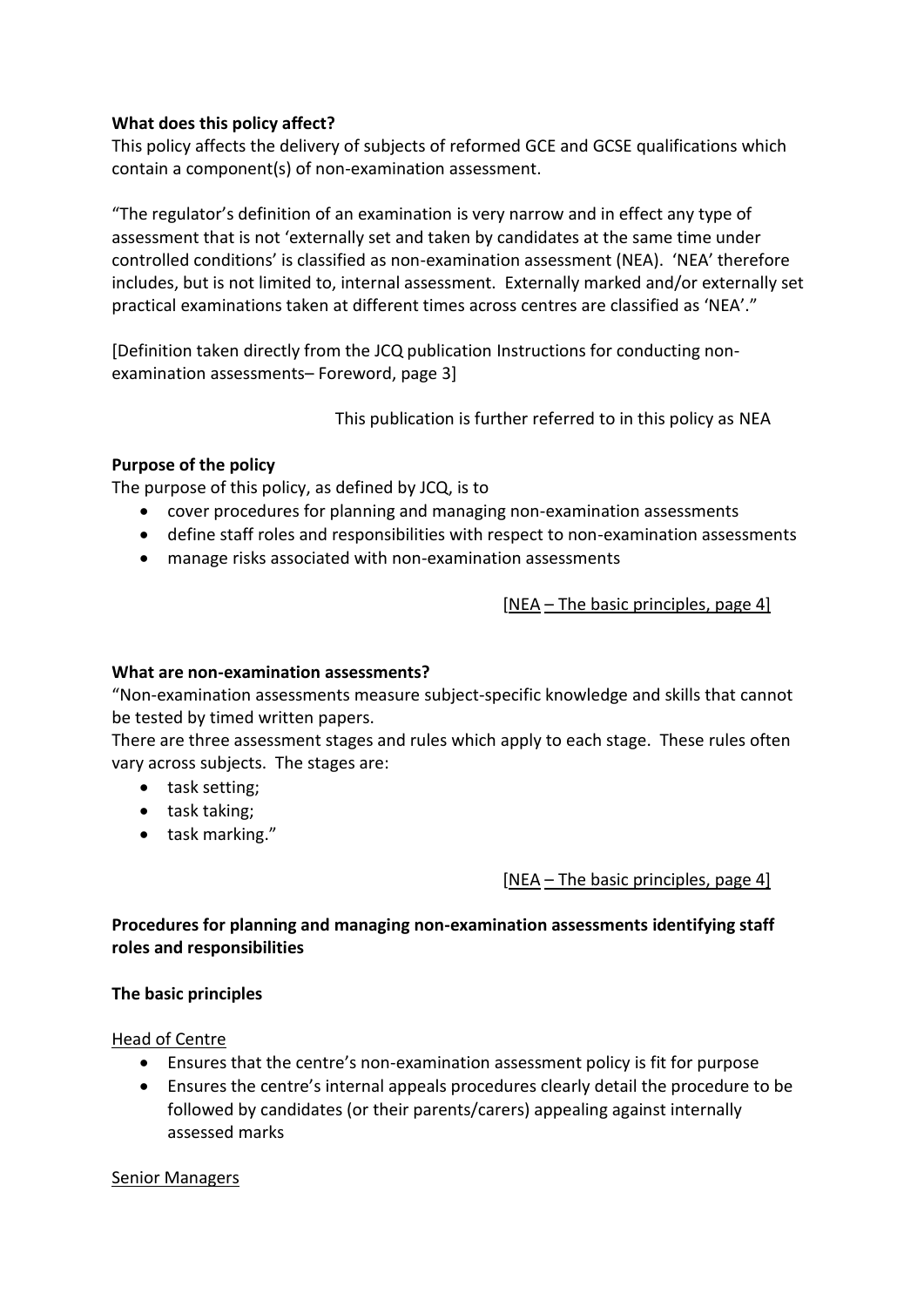- Ensure the correct conduct of non-examination assessments which comply with [NEA](http://www.jcq.org.uk/exams-office/non-examination-assessments) and awarding body subject-specific instructions
- Ensure the centre-wide calendar records assessment schedules by the start of the academic year

## Quality assurance (QA) lead/Lead internal verifier

- Confirms with subject heads that appropriate awarding body forms and templates for non-examination assessments are used by teachers and candidates
- Ensures appropriate procedures are in place to internally standardise/verify the marks awarded by subject teachers in line with awarding body criteria
- Ensures appropriate centre-devised templates are provided to capture/record relevant information given to candidates by subject teachers
- Ensures appropriate centre-devised templates are provided to capture/record relevant information is received and understood by candidates
- Where not provided by the awarding body, ensures a centre-devised template is provided for candidates to keep a detailed record of their own research, planning, resources etc.

## Curriculum Manager/Subject Lead

- Ensures subject teachers understand their role and responsibilities within the nonexamination assessment process
- Ensure[s NEA](http://www.jcq.org.uk/exams-office/non-examination-assessments) and relevant awarding body subject specific instructions are followed in relation to the conduct of non-examination assessments
- Works with the QA lead/Lead internal verifier to ensure appropriate procedures are followed to internally standardise/verify the marks awarded by subject teachers

## Subject teacher

- Understands and complies with the general instructions as detailed in [NEA](http://www.jcq.org.uk/exams-office/non-examination-assessments)
- Where these may also be provided by the awarding body, understands and complies with the awarding body's specification for conducting non-examination assessments, including any subject-specific instructions, teachers' notes or additional information on the awarding body's website
- Marks internally assessed work to the criteria provided by the awarding body
- Ensures the exams officer is provided with relevant entry codes for subjects (whether the entry for the internally assessed component forms part of the overall entry code or is made as a separate unit entry code) to the internal deadline for entries

#### <span id="page-2-0"></span>**Task setting**

- Selects tasks from a choice provided by the awarding body OR designs tasks where this is permitted by criteria set out within the subject specification
- Makes candidates aware of the criteria used to assess their work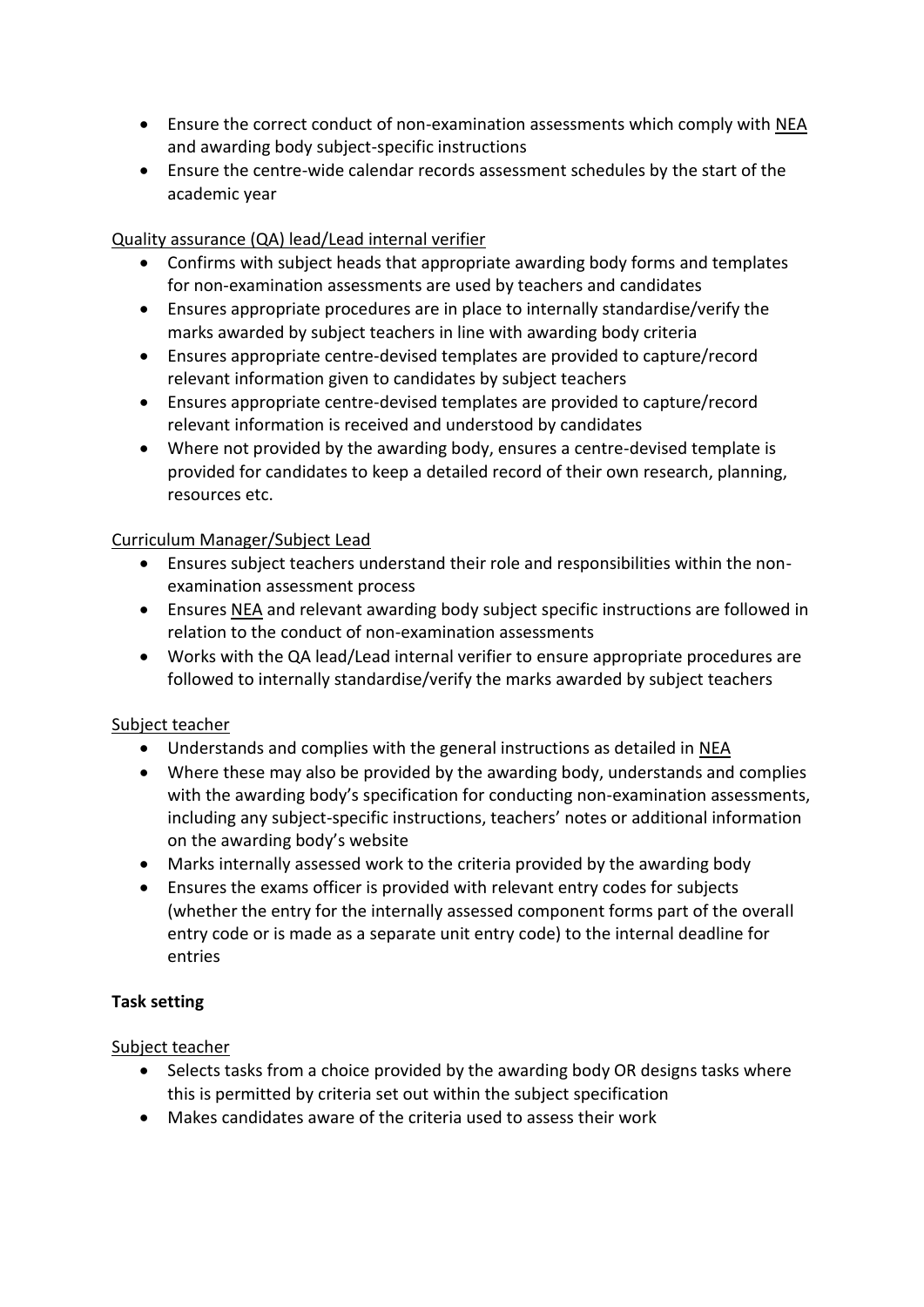## <span id="page-3-0"></span>**Issuing of tasks**

#### Subject teacher

- Determines when set tasks are issued by the awarding body
- Identifies date(s) when tasks should be taken by candidates
- Accesses set tasks in sufficient time to allow planning, resourcing and teaching and ensures that materials are stored securely at all times
- Ensures requirements for legacy specification tasks and new specification tasks are distinguished between

#### <span id="page-3-1"></span>**Task taking**

#### <span id="page-3-2"></span>Supervision

#### Subject teacher

- Checks the awarding body's subject-specific requirements ensuring candidates take tasks under the required conditions and supervision arrangements
- Ensures there is sufficient supervision to enable the work of a candidate to be authenticated
- Ensures there is sufficient supervision to ensure the work a candidate submits is their own
- Where candidates may work in groups, keeps a record of each candidate's contribution
- Ensures candidates are aware of the JCQ documents [Information for candidates](http://www.jcq.org.uk/exams-office/information-for-candidates-documents)  [non-examination assessments](http://www.jcq.org.uk/exams-office/information-for-candidates-documents) and [Information for candidates - Social Media](http://www.jcq.org.uk/exams-office/information-for-candidates-documents)
- Ensures candidates understand and comply with the regulations in relevant JCQ documents Information for candidates

## <span id="page-3-3"></span>**Advice and feedback**

- As relevant to the subject/component, advises candidates on relevant aspects before candidates begin working on a task
- When reviewing candidates' work, unless prohibited by the specification, provides oral and written advice at a general level to candidates
- Allow candidates to revise and re-draft work after advice has been given at a general level
- Records any assistance given beyond general advice and takes it into account in the marking or submits it to the external examiner
- Ensures when work has been assessed, candidates are not allowed to revise it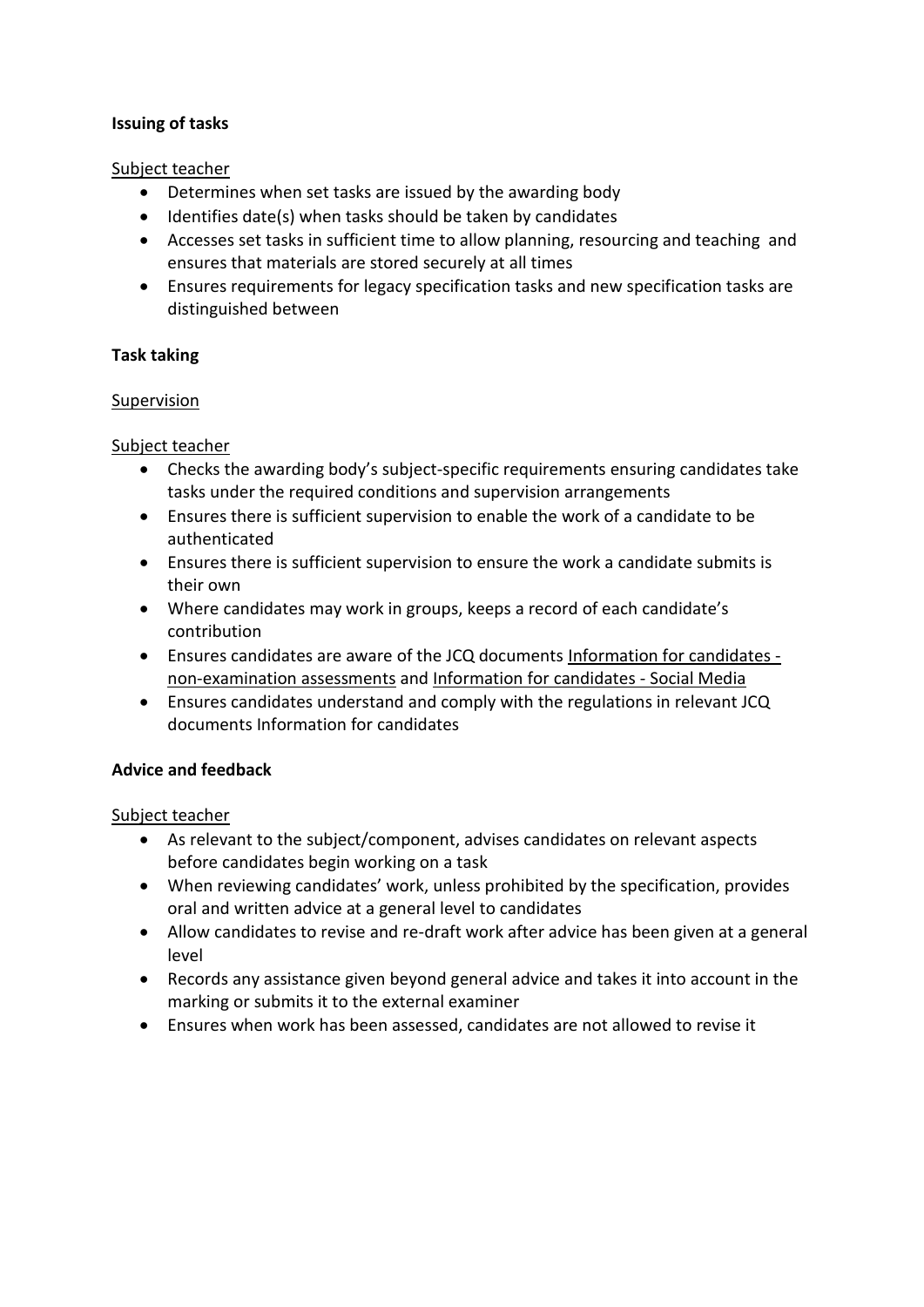## <span id="page-4-0"></span>**Resources**

#### Subject teacher

- Refers to the awarding body's specification and/or associated documentation to determine if candidates have restricted/unrestricted access to resources when planning and researching their tasks
- Ensures conditions for any formally supervised sessions are known and put in place
- Ensures conditions for any formally supervised sessions are understood and followed by candidates
- Ensures candidates understand that they are not allowed to introduce improved notes or new resources between formally supervised sessions
- Ensures that where appropriate to include references, candidates keep a detailed record of their own research, planning, resources etc.

## <span id="page-4-1"></span>**Word and time limits**

#### Subject teacher

 Refers to the awarding body's specification to determine where word and time limits apply/are mandatory

## <span id="page-4-2"></span>**Collaboration and group work**

#### Subject teacher

- Unless stated otherwise in the awarding body's specification, and where appropriate, allows candidates to collaborate when carrying out research and preparatory work
- Ensures that it is possible to attribute assessable outcomes to individual candidates
- Ensures that where an assignment requires written work to be produced, each candidate writes up their own account of the assignment
- Assesses the work of each candidate individually

## <span id="page-4-3"></span>**Authentication procedures**

- Where required by the awarding body's specification
	- ensures candidates sign a declaration confirming the work they submit for final assessment is their own unaided work
	- signs the teacher declaration of authentication confirming the requirements have been met
- Keeps signed candidate declarations on file until the deadline for enquiries about results has passed or until any appeal, malpractice or other results enquiry has been completed, whichever is later
- Provides signed candidate declarations where these may be requested by a JCQ Centre Inspector
- Where there may be doubt about the authenticity of the work of a candidate or if malpractice is suspected, follows the authentication procedures and malpractice information in [NEA](http://www.jcq.org.uk/exams-office/non-examination-assessments) and informs the exams officer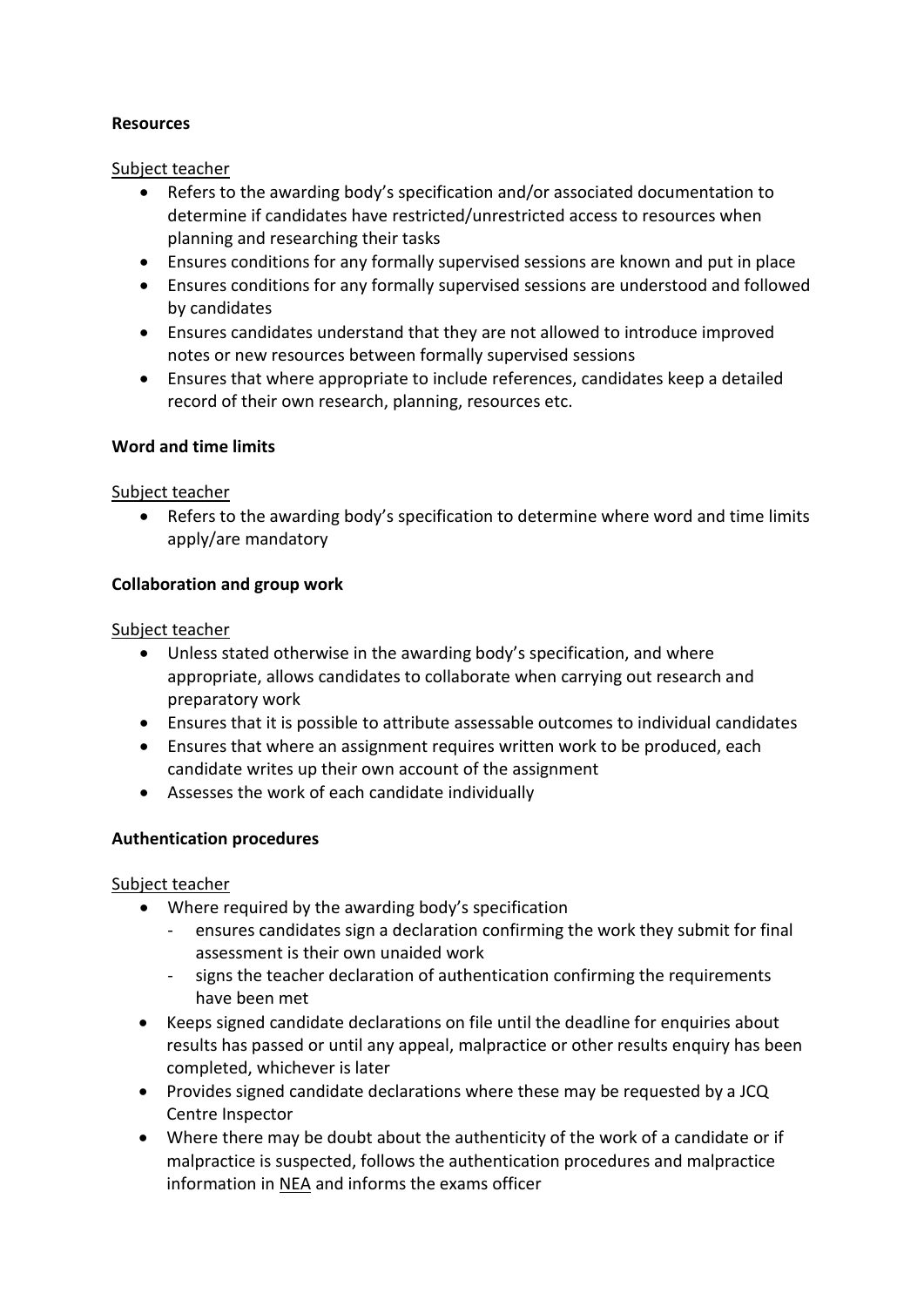## <span id="page-5-0"></span>**Presentation of work**

#### Subject teacher

- Instructs candidates to present work as detailed in [NEA](http://www.jcq.org.uk/exams-office/non-examination-assessments) unless the awarding body's specification gives different subject-specific instructions
- Instructs candidates to add their candidate number, centre number and the component code of the assessment as a header/footer on each page of their work

#### <span id="page-5-1"></span>**Keeping materials secure**

#### Subject teacher

- When work is being undertaken by candidates under formal supervision, ensures work is securely stored between sessions (if more than one session)
- When work is submitted by candidates for final assessment, ensures work is securely stored
- Follows secure storage instructions as defined in [NEA](http://www.jcq.org.uk/exams-office/non-examination-assessments) 4.8
- Takes sensible precautions when work is taken home for marking
- Stores internally assessed work, including the sample returned after awarding body moderation, securely until the closing date for enquiries about results or until the outcome of an enquiry or any subsequent appeal has been conveyed to the centre
- Reminds candidates of the need to keep their own work secure at all times and not share completed or partially completed work on-line, on social media or through any other means
- Takes necessary steps to ensure that appropriate arrangements are in place to restrict access between sessions to candidates' work where work is stored electronically

## <span id="page-5-2"></span>**Task marking – externally assessed components**

## <span id="page-5-3"></span>**Conduct of externally assessed work**

Subject teacher

- Liaises with the exams officer regarding arrangements for the conduct of any externally assessed non-examination component of a specification
- Liaises with the Visiting Examiner where this may be applicable to any externally assessed component

## <span id="page-5-4"></span>**Submission of work**

#### Subject teacher

• Provides the attendance register to a Visiting Examiner

## Examinations Officer

 Provides the attendance register to the subject teacher where the component may be assessed by a Visiting Examiner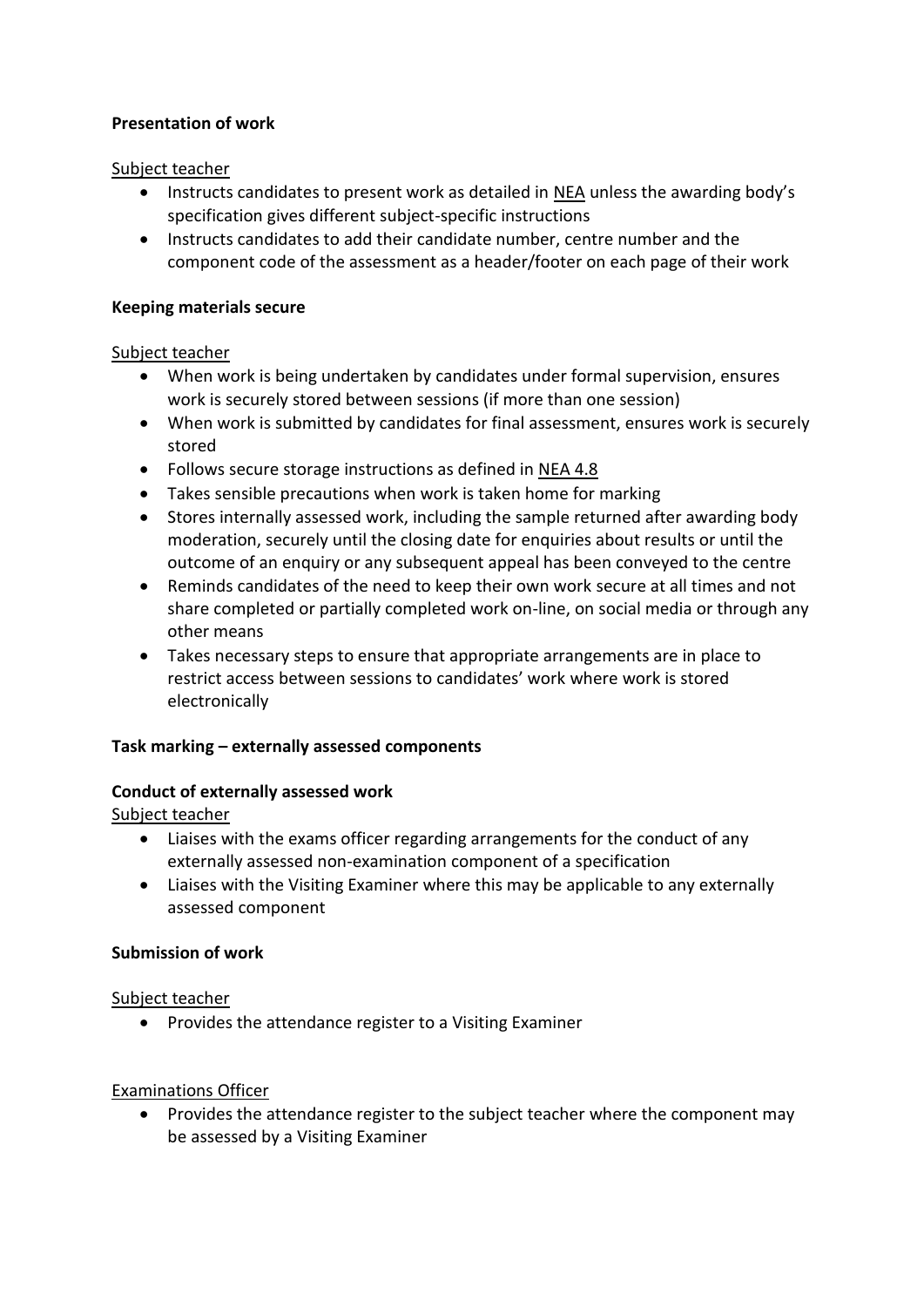- Ensures the awarding body's attendance register for any externally assessed component is completed correctly to show candidates who are present and any who may be absent
- Where candidates' work must be despatched to an awarding body's examiner, ensures the completed attendance register accompanies the work
- Keeps a copy of the attendance register until after the deadline for enquiries about results for the exam series
- Packages the work as required by the awarding body and attaches the examiner address label
- Despatches the work to the awarding body's instructions by the required deadline

## <span id="page-6-0"></span>**Task marking – internally assessed components**

## <span id="page-6-1"></span>**Marking and annotation**

Subject teacher

- Marks candidates' work in accordance with the marking criteria provided by the awarding body
- Annotates candidates' work as required to facilitate internal standardisation of marking and enable external moderation to check that marking is in line with the assessment criteria
- Informs candidates of their marks which could be subject to change by the awarding body moderation process
- Ensures candidates are informed in a timely manner to enable an internal appeal to be submitted by a candidate and the outcome known before final marks are submitted to the awarding body

## <span id="page-6-2"></span>Review of Marking

We are committed to ensuring that whenever its staff mark candidates' work this is done fairly, consistently and in accordance with the awarding body's specification and subjectspecific associated documents.

Candidates' work will be marked by staff who have appropriate knowledge, understanding and skill, and who have been trained in this activity. We are is committed to ensuring that work produced by candidates is authenticated in line with the requirements of the awarding body. Where a number of subject teachers are involved in marking candidates' work, internal moderation and standardisation will ensure consistency of marking.

- 1. We will ensure that candidates are informed of their centre assessed marks so that they may request a review of the centre's marking before marks are submitted to the awarding body.
- 2. We will inform candidates that they may request copies of materials to assist them in considering whether to request a review of the centre's marking of the assessment.
- 3. We will, having received a request for copies of materials, promptly make them available to the candidate.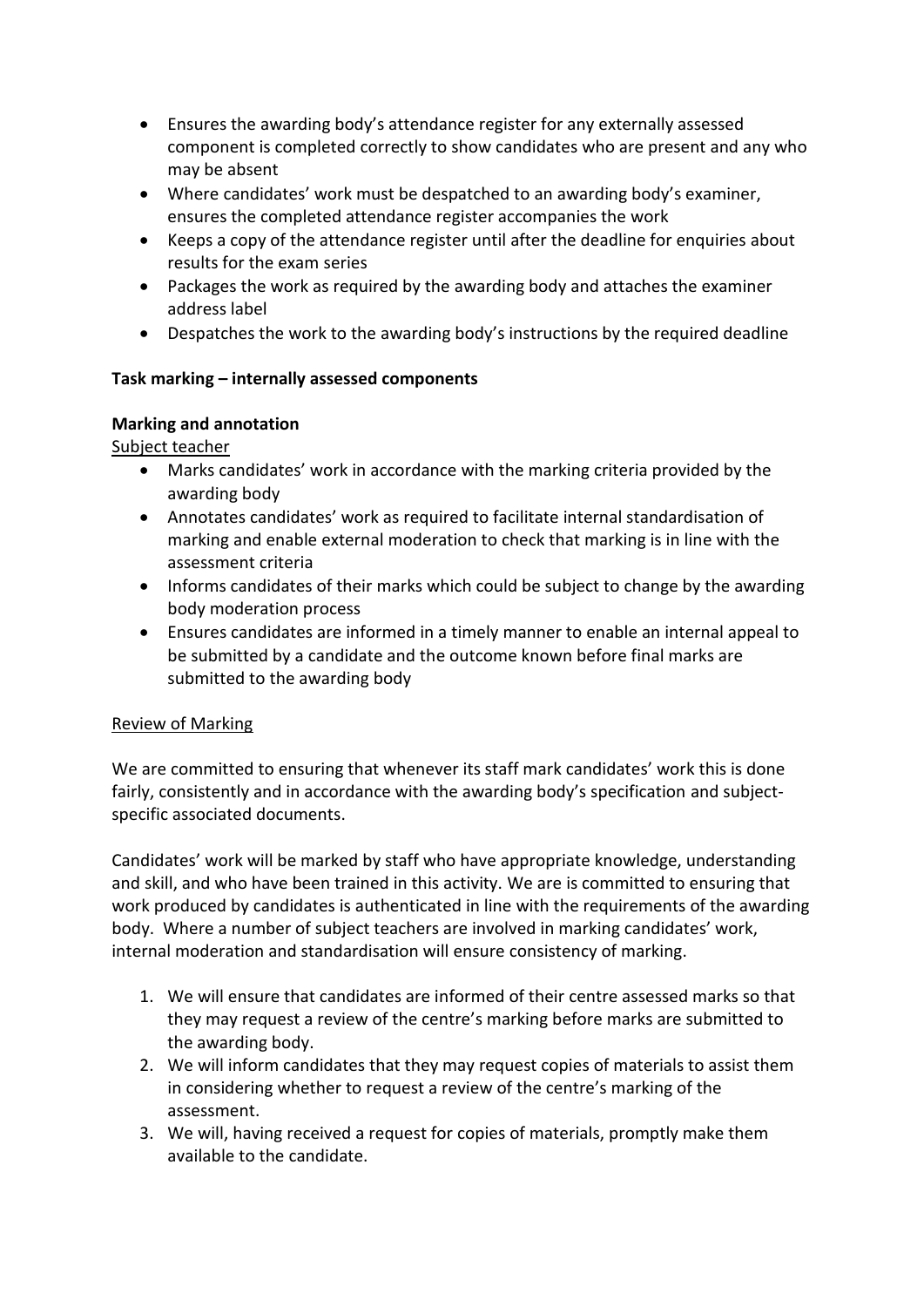- 4. We will provide candidates with sufficient time in order to allow them to review copies of materials and reach a decision.
- 5. Requests for reviews of marking must be made in writing.
- 6. We will allow sufficient time for the review to be carried out, to make any necessary changes to marks and to inform the candidate of the outcome, all before the awarding body's deadline.
- 7. We will ensure that the review of marking is carried out by an assessor who has appropriate competence, has had no previous involvement in the assessment of that candidate and has no personal interest in the review.
- 8. The candidate will be informed in writing of the outcome of the review of the centre's marking.

## **Internal standardisation**

## Quality assurance (QA) lead/Lead internal verifier

 Ensures that internal standardisation of marks across assessors and teaching groups takes place as required and to sequence

#### Subject teacher

- Indicates on work (or cover sheet) the date of marking
- Marks to common standards

#### <span id="page-7-0"></span>**Consortium arrangements**

#### Curriculum Manager/Subject Lead

- Ensures a consortium co-ordinator is nominated(where this may be required as the consortium lead)
- Liaises with the exams officer to ensure form JCQ/CCA is submitted to the awarding body for each exam series affected
- Ensures procedures for internal standardisation as a consortium are followed

## Subject teacher

- Provides marks to the exams officer to the internal deadline
- Provides the moderation sample to the exams officer to the internal deadline

## Examinations Officer

- Arranges completion of form JCQ/CCA [Centre consortium arrangements for centre](http://www.jcq.org.uk/exams-office/forms)  [assessed work](http://www.jcq.org.uk/exams-office/forms)
- Submits form JCQ/CCA to the deadline for each exam series affected
- Liaises with subject leader on the submission of marks to the awarding body deadline
- Where relevant, liaises with other consortium exams officers to arrange despatch of a single moderation sample to the awarding body deadline
- Where relevant (as the consortium lead), retains all candidates' work in the consortium until after the deadline for enquiries about results for the exam series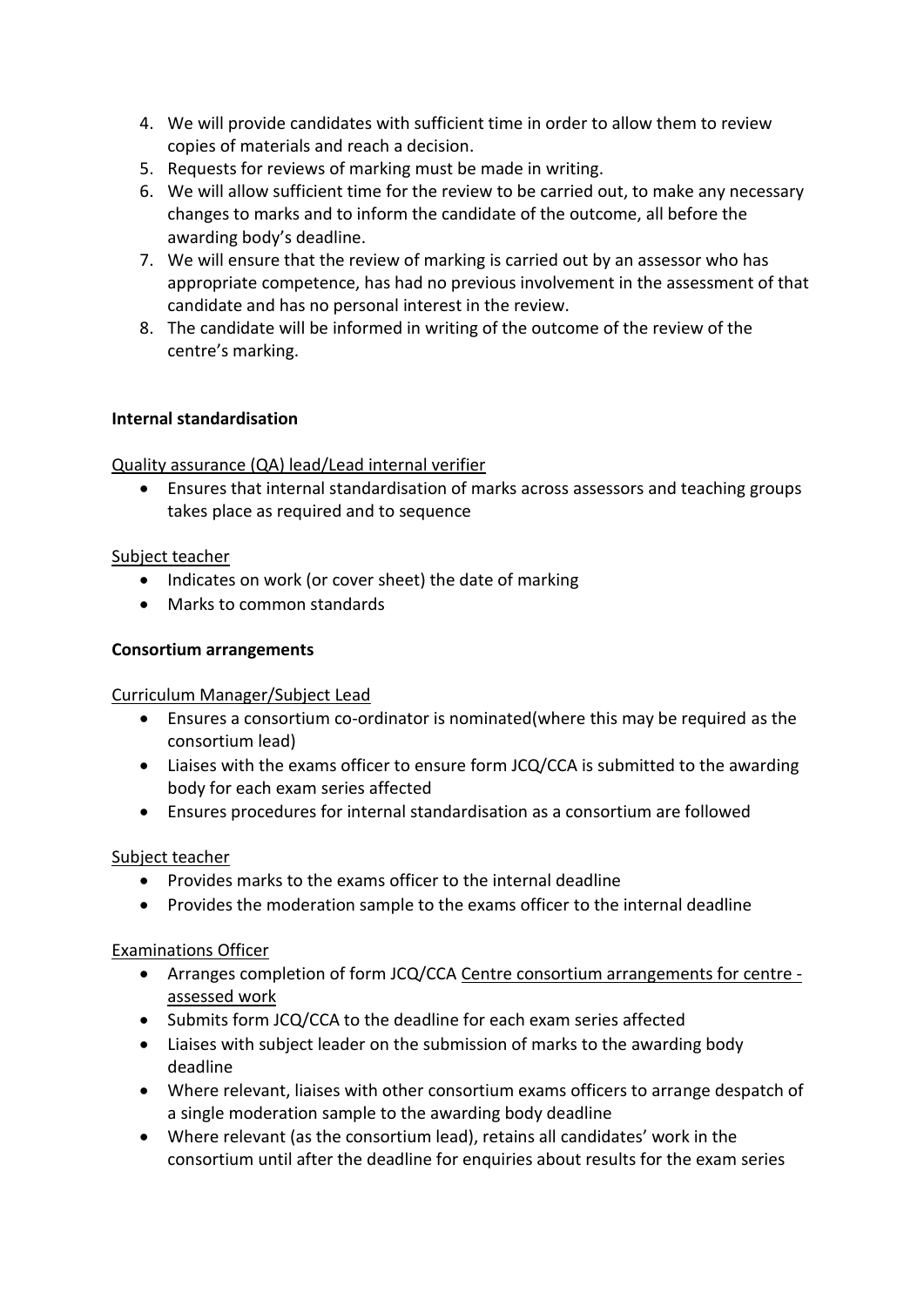## <span id="page-8-0"></span>**Submission of marks and work for moderation**

#### Subject teacher

- Inputs and submits marks online via the awarding body secure extranet site, keeping a record of the marks awarded to the external deadline. Provides marks to the exams officer to the internal deadline
- Where responsible for marks input, ensures checks are made that marks for any additional candidates are submitted and ensures mark input is checked before submission to avoid transcription errors
- Submits the requested samples of candidates' work to the awarding body moderator by the external deadline, keeping a record of the work submitted/Provides the moderation sample to the exams officer to the internal deadline
- Ensures the moderator is provided with authentication of candidates' work, confirmation that internal standardisation has been undertaken and any other subject-specific information where this may be required

## Examinations Officer

Ensures all Inputs and submits marks have been completed by the subject teacher, keeping a record of the marks submitted to the external deadline.

- Submits the requested samples of candidates' work to the moderator by the awarding body deadline, keeping a record of the work submitted/Confirms with Subject teacher that the moderation sample has been submitted to the awarding body deadline
- Ensures that for postal moderation
	- work is dispatched in packaging provided by the awarding body
	- moderator label(s) provided by the awarding body are affixed to the packaging
	- proof of dispatch is obtained and kept on file until the successful issue of final results
- Through the subject teacher, ensures the moderator is provided with authentication of candidates' work, confirmation that internal standardisation has been undertaken and any other subject-specific information where this may be required

## <span id="page-8-1"></span>**Storage and retention of work after submission of marks**

- Keeps a record of names and candidate numbers for candidates whose work was included in the moderation sample
- Retains all marked candidates' work (including any sample returned after moderation) under secure conditions until after the deadline for enquiries about results
- Takes steps to protect any work stored electronically from corruption and has a back-up procedure in place
- Retains evidence of work where retention may be a problem (for example, photos of artefacts etc.)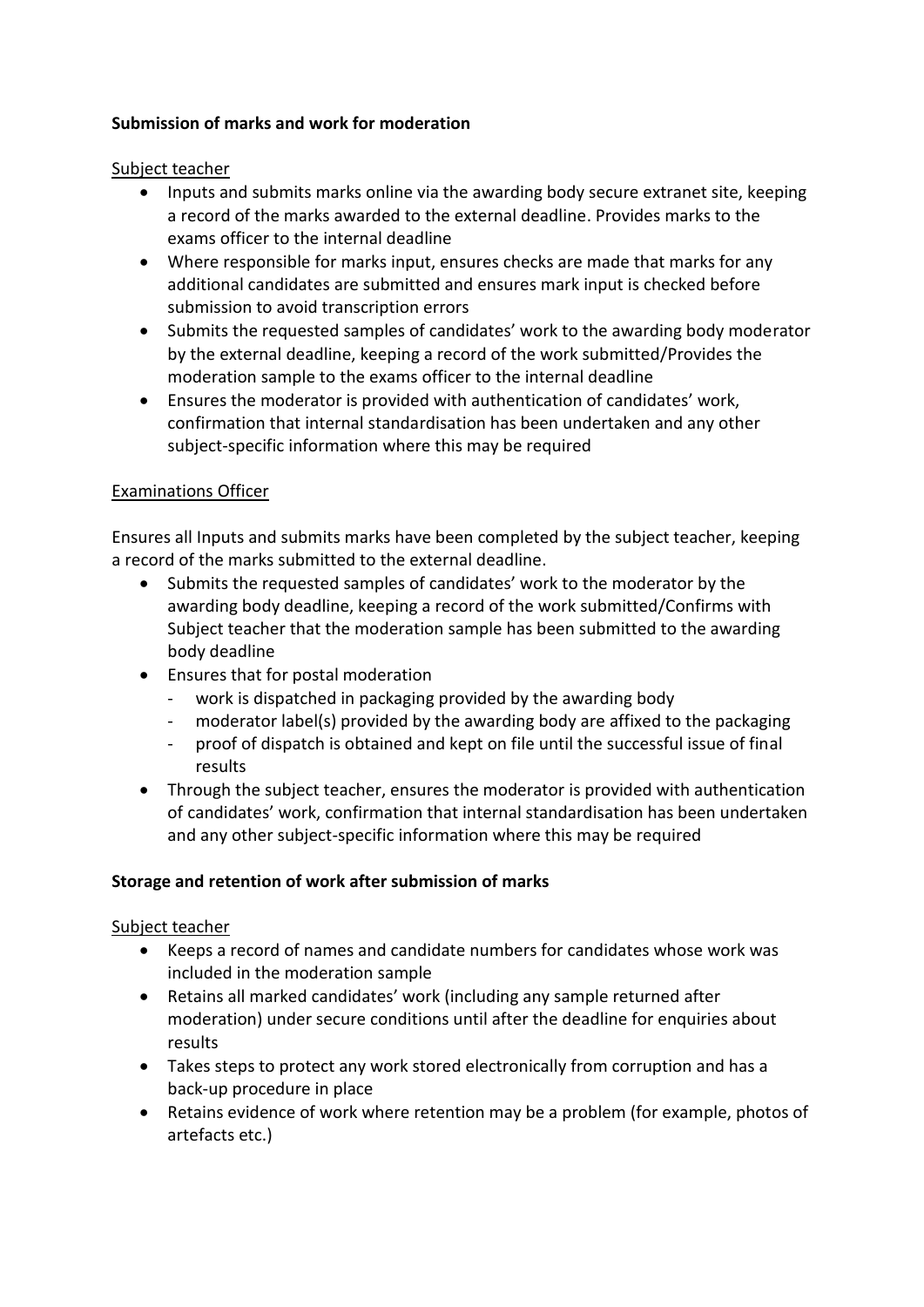## Examinations Officer

Ensures any sample returned after moderation is logged and returned to the subject teacher for secure storage and required retention

#### <span id="page-9-0"></span>**External moderation – feedback**

#### Subject lead

 Checks moderator reports and ensures that any remedial action, if necessary, is undertaken before the next examination series

#### Examinations Officer

- Accesses or signposts moderator reports to relevant staff
- Takes remedial action, if necessary, where feedback may relate to centre administration

#### <span id="page-9-1"></span>**Access arrangements**

#### Subject teacher

 Works with the SENCo to ensure any access arrangements for eligible candidates are applied to assessments

#### Special educational needs coordinator (SENCo)

- Follows the regulations and guidance in the JCQ publication [Access Arrangements](http://www.jcq.org.uk/exams-office/access-arrangements-and-special-consideration) [and Reasonable Adjustments](http://www.jcq.org.uk/exams-office/access-arrangements-and-special-consideration)
- Where arrangements do not undermine the integrity of the qualification and is the candidate's normal way of working, will ensure access arrangements are in place and awarding body approval, where required, has been obtained prior to assessments taking place
- Makes subject teachers aware of any access arrangements for eligible candidates which need to be applied to assessments
- Works with subject teachers to ensure requirements for access arrangement candidates requiring the support of a facilitator in assessments are met
- Ensures that staff acting as an access arrangement facilitator are fully trained in their role
- Where application for special consideration via the awarding body's secure extranet site is not applicable, submits the required form to the awarding body to the prescribed timescale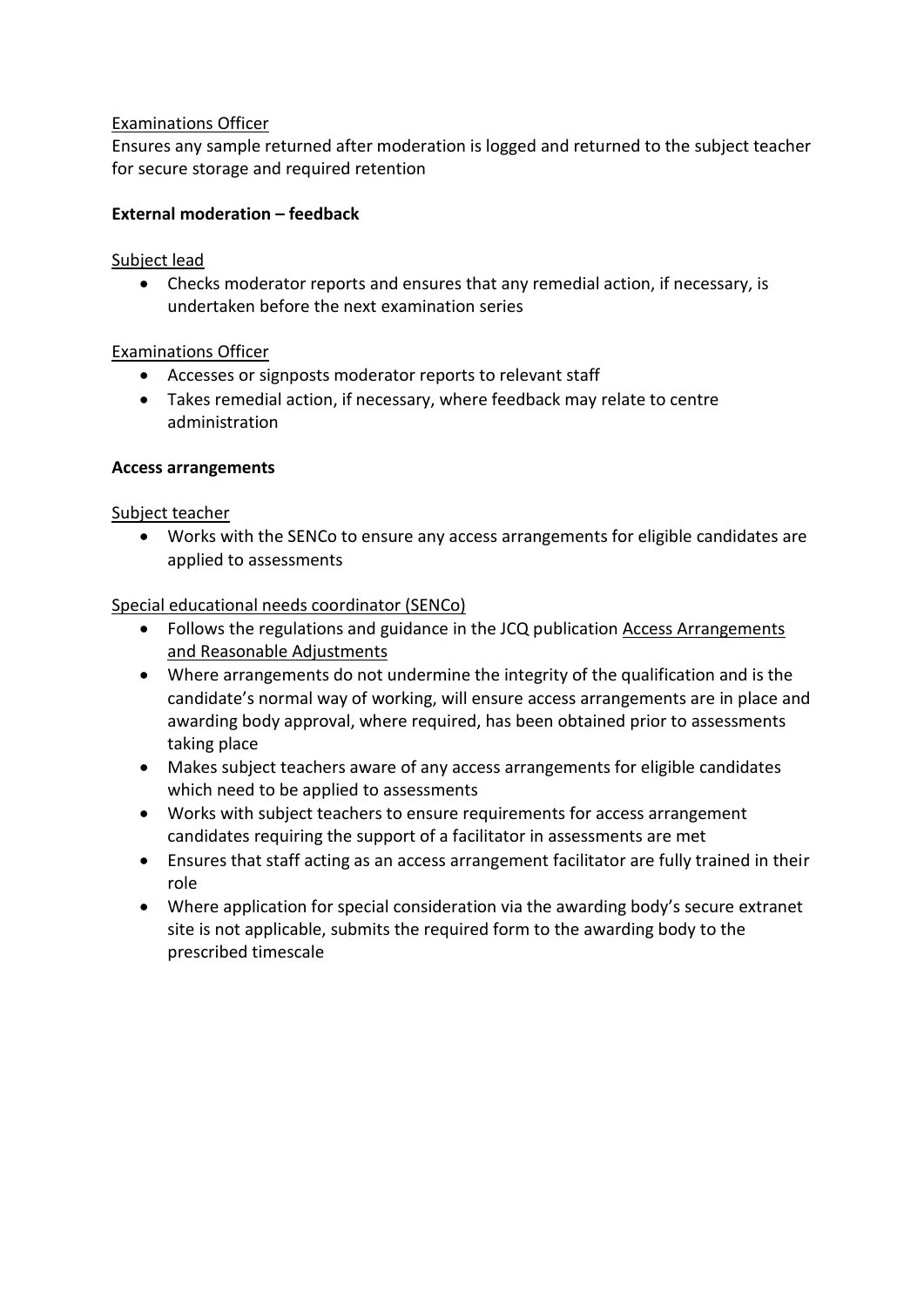## <span id="page-10-0"></span>**Special consideration**

#### Subject teacher

- Understands that a candidate may be eligible for special consideration in assessments in certain situations where a candidate
	- is absent
	- produces a reduced quantity of work
	- work has been lost
- Liaises with the exams officer when special consideration may need to be applied for a candidate taking assessments

## Examinations Officer

- Refers to/directs relevant staff to the JCQ publication [A guide to the special](http://www.jcq.org.uk/exams-office/access-arrangements-and-special-consideration) [consideration process](http://www.jcq.org.uk/exams-office/access-arrangements-and-special-consideration)
- Where a candidate is eligible, submits an application for special consideration via the awarding body's secure extranet site to the prescribed timescale
- Keeps required evidence on file to support the application

## <span id="page-10-1"></span>**Malpractice**

#### Head of Centre

- Understands the responsibility to report to the relevant awarding body any suspected cases of malpractice involving candidates, teachers, invigilators or other administrative staff
- Is familiar with the JCQ publication [Suspected Malpractice in Examinations and](http://www.jcq.org.uk/exams-office/malpractice) [Assessments: Policies and Procedures](http://www.jcq.org.uk/exams-office/malpractice)

## Subject teacher

- Is aware of the JCQ [Notice to Centres Teachers sharing assessment material and](http://www.jcq.org.uk/exams-office/non-examination-assessments) [candidates' work](http://www.jcq.org.uk/exams-office/non-examination-assessments)
- Ensures candidates understand the JCQ document [Information for candidates non](http://www.jcq.org.uk/exams-office/information-for-candidates-documents)[examination assessments](http://www.jcq.org.uk/exams-office/information-for-candidates-documents)
- Ensures candidates understand the JCQ document [Information for candidates -](http://www.jcq.org.uk/exams-office/information-for-candidates-documents) [Social Media](http://www.jcq.org.uk/exams-office/information-for-candidates-documents)

## Examinations Officer

- Signposts the JCQ publication [Suspected Malpractice in Examinations and](http://www.jcq.org.uk/exams-office/malpractice) [Assessments: Policies and Procedures](http://www.jcq.org.uk/exams-office/malpractice) to the head of centre
- Signposts the JCQ [Notice to Centres Teachers sharing assessment material and](http://www.jcq.org.uk/exams-office/non-examination-assessments) [candidates' work](http://www.jcq.org.uk/exams-office/non-examination-assessments) to subject heads
- Signposts candidates to the relevant JCQ information for candidates documents
- <span id="page-10-2"></span> Where required, supports the head of centre in investigating and reporting incidents of suspected malpractice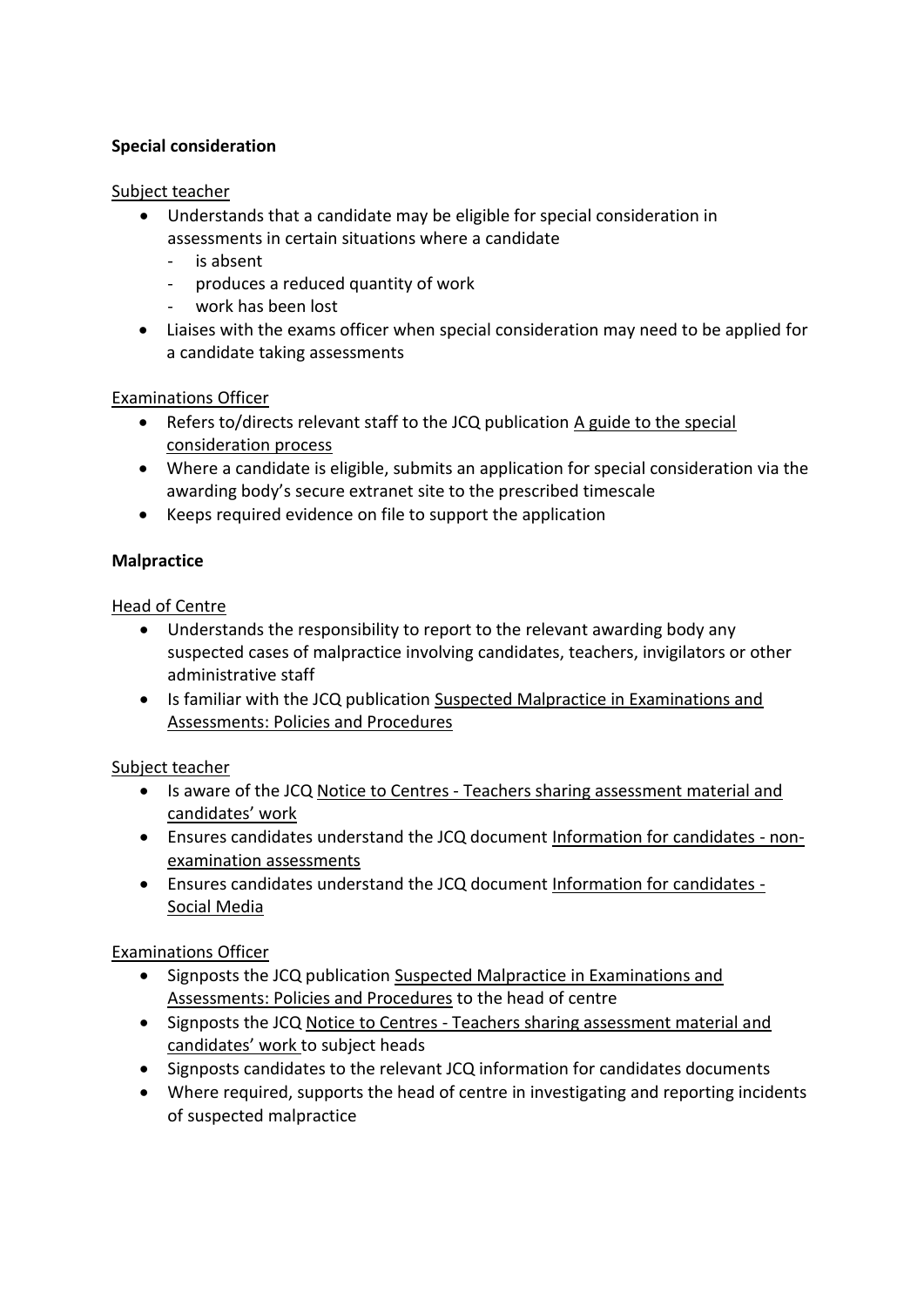## **Enquiries about results**

## Head of Centre

 Ensures the centre's internal appeals procedures clearly detail the procedure to be followed by candidates (or their parents/carers) appealing against a centre decision not to support an enquiry about results request or not supporting an appeal following the outcome of an enquiry about results

#### Curriculum Manager/Subject Lead

 Provides relevant support to subject teachers making decisions about enquiries about results

#### Subject teacher

- Provides advice and guidance to candidates on their results and the post-results services available
- Provides the exams officer with the original sample or relevant sample of candidates' work that may be required for an enquiry about results to the internal deadline
- Supports the exams officer in collecting candidate consent where required

## Examinations Officer

- Is aware of the individual post-results services available for externally assessed and internally assessed components of non-examination assessments as detailed in the JCQ publication [Post Results Services, Information and guidance for centres](http://www.jcq.org.uk/exams-office/post-results-services)
- Provides/signposts relevant centre staff and candidates to post-results services information
- Ensures any requests for post-results services that are available to non-examination assessments are submitted online via the awarding body secure extranet site to deadline
- Collects candidate consent where required

## <span id="page-11-0"></span>**Practical Skills Endorsement for the A Level Sciences designed for use in England**

## Head of Centre

 Provides a signed declaration as part of the National Centre Number Register Annual Update, that all reasonable steps have been or will be taken to ensure that all candidates at the centre have had, or will have, the opportunity to undertake the prescribed practical activities

## Curriculum Manager/Subject Lead

- Confirms understanding of the Practical Skills Endorsement for the A Level Sciences designed for use in England
- Ensures a response is provided to JCQ indicating which awarding body the centre intends to use for its entries in A level Biology, Chemistry and Physics (in Autumn 2016)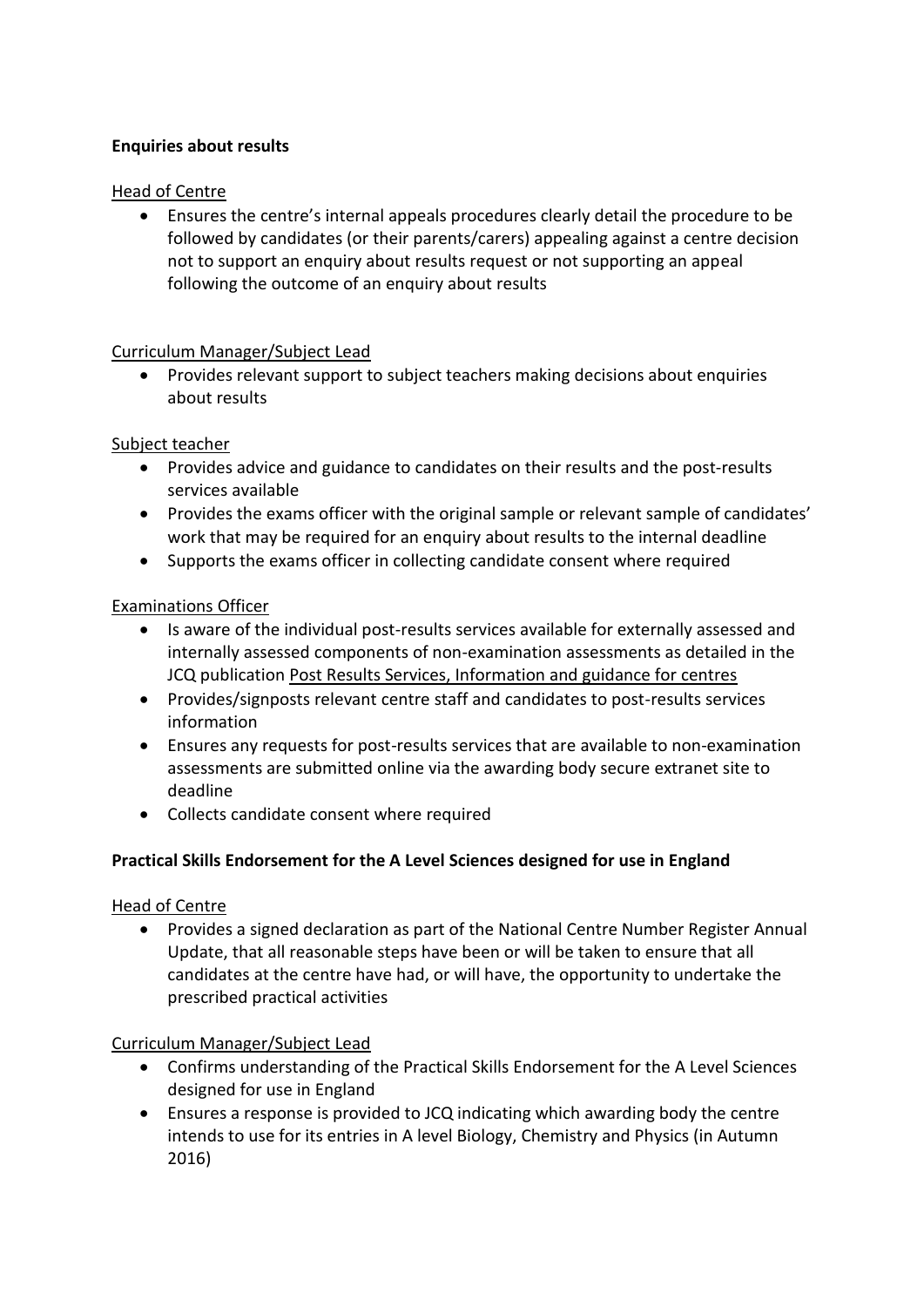- Undertakes training provided by the awarding body on the implementation of the practical endorsement
- Disseminates information to subject teachers ensuring the standards can be applied appropriately
- Liaises with all relevant parties in relation to arrangements for and conduct of the monitoring visit

#### Subject teacher

- Ensures all the requirements in relation to the endorsement are known and understood
- Ensures the required arrangements for practical activities are in place
- Provides all the required centre records
- Ensures candidates provide the required records
- Provides any required information to the subject lead regarding the monitoring visit
- Assesses candidates using Common Practical Assessment Criteria (CPAC)
- Applies for an exemption where a candidate cannot access the practical endorsement due to a substantial impairment
- Follows the awarding body's instructions for the submission of candidates Pass or Not Classified assessment outcome

## <span id="page-12-0"></span>**Spoken Language Endorsement for GCSE English Language specifications designed for use in England**

## Head of Centre

 Provides a signed declaration as part of the National Centre Number Register Annual Update, that all reasonable steps have been or will be taken to ensure that all candidates at the centre have had, or will have, the opportunity to undertake the Spoken Language endorsement

## Quality assurance (QA) lead/Lead internal verifier

 Ensures the appropriate arrangements are in place for internal standardisation of assessments

## Subject head/lead

- Confirms understanding of the Spoken Language Endorsement for GCSE English Language specifications designed for use in England
- Ensures the required task setting and task taking instructions are followed by subject teachers
- Ensures subject teachers assess candidates, either live or from recordings, using the common assessment criteria
- Ensures for monitoring purposes, audio-visual recordings of the presentations of a sample of candidates are provided

## Subject teacher

 Ensures all the requirements in relation to the endorsement are known and understood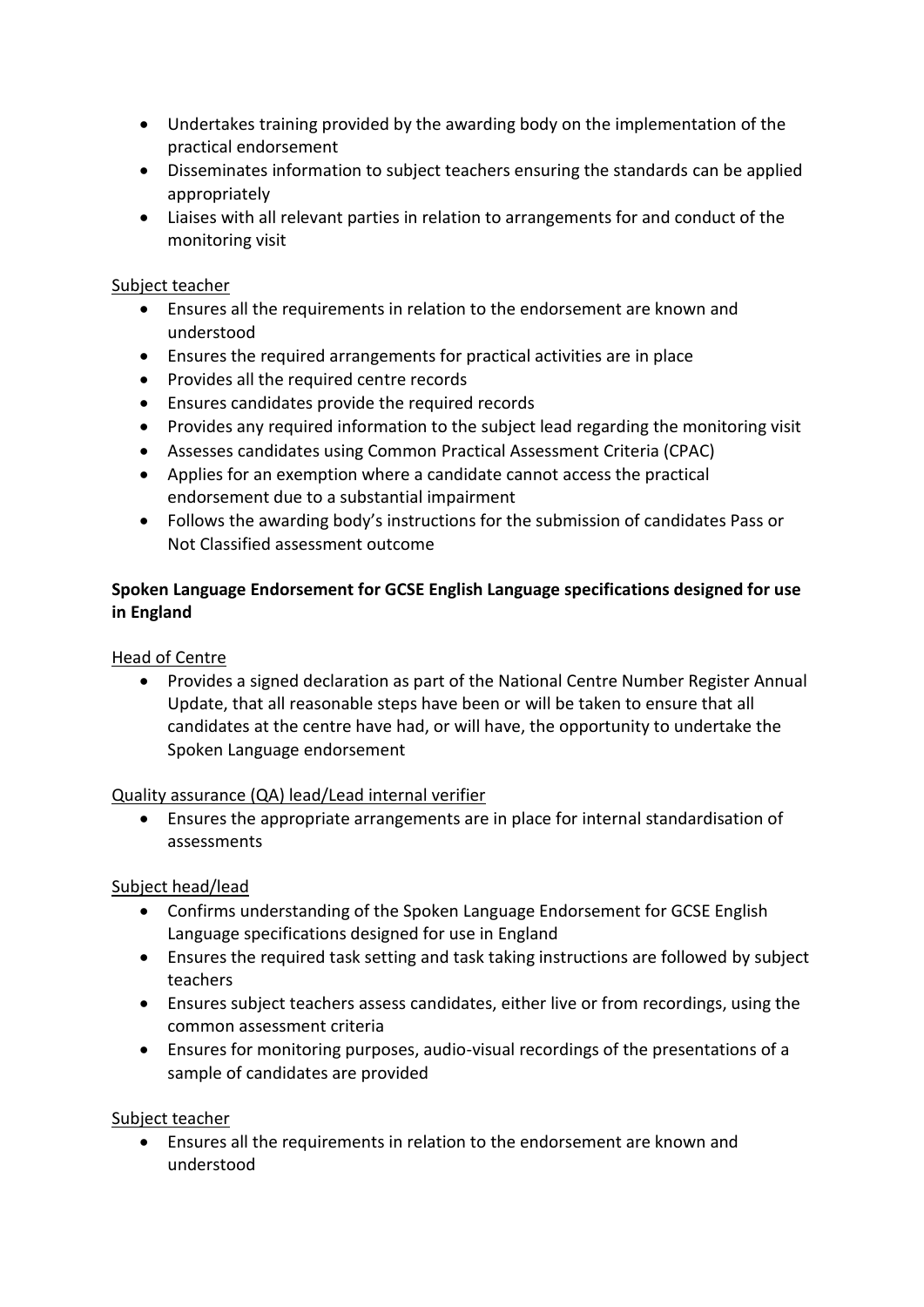- Follows the required task setting and task taking instructions
- Assesses candidates, either live or from recordings, using the common assessment criteria
- Provides audio-visual recordings of the presentations of a sample of candidates for monitoring purposes
- Follows the awarding body's instructions for the submission of grades (Pass, Merit, Distinction or Not Classified) and the storage and submission of recordings

#### Examinations Officer

<span id="page-13-0"></span> Follows the awarding body's instructions for the submission of grades and the storage and submission of recordings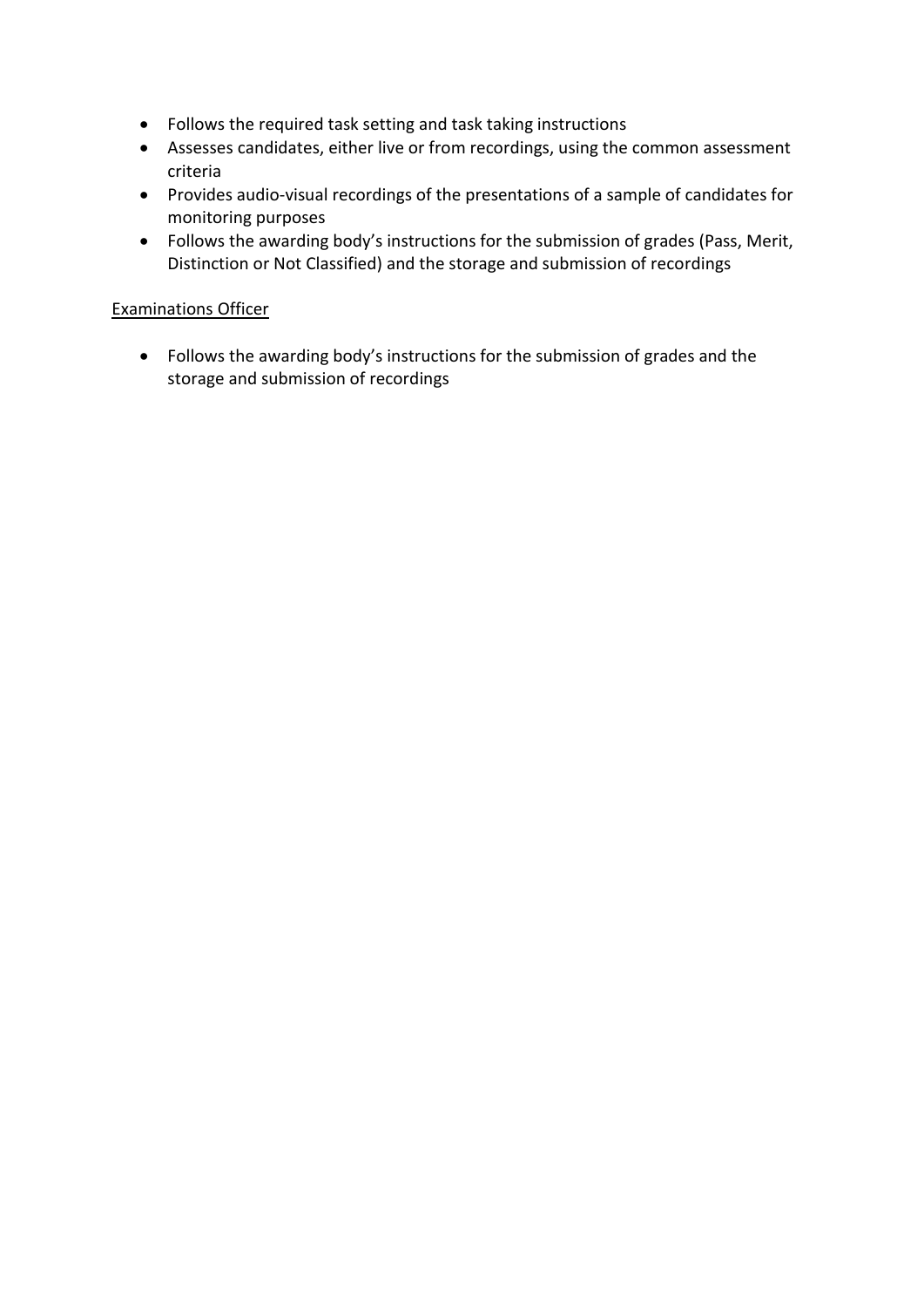| Issue/Risk                                                                                                                                       | Centre actions to manage issue/mitigate risk                                                                                                                                                                                                                                                                                                                    | Action by                                                                                     |
|--------------------------------------------------------------------------------------------------------------------------------------------------|-----------------------------------------------------------------------------------------------------------------------------------------------------------------------------------------------------------------------------------------------------------------------------------------------------------------------------------------------------------------|-----------------------------------------------------------------------------------------------|
| Task setting                                                                                                                                     |                                                                                                                                                                                                                                                                                                                                                                 |                                                                                               |
| Awarding body set<br>task: IT<br>failure/corruption of<br>task details where<br>set task details<br>accessed from the<br>awarding body<br>online | Awarding body key date for accessing/downloading<br>set task noted prior to start of course<br>IT systems checked prior to key date<br>Alternative IT system used to gain access<br>Awarding body contacted to request direct email<br>of task details                                                                                                          | <b>Exams Officer</b>                                                                          |
| Centre set task:<br>Subject teacher fails<br>to meet the<br>assessment criteria<br>as detailed in the<br>specification                           | Ensures that subject teachers access awarding<br>body training information, practice materials etc.<br>Records confirmation that subject teachers<br>understand the task setting arrangements as<br>defined in the awarding body's specification<br>Samples assessment criteria in the centre set task                                                          | Curriculum<br>Manager /<br>Subject Lead                                                       |
| Candidates do not<br>understand the<br>marking criteria and<br>what they need to<br>do to gain credit                                            | A simplified version of the awarding body's<br>marking criteria described in the specification that<br>is not specific to the work of an individual<br>candidate or group of candidates is produced for<br>candidates<br>Records confirm all candidates understand the<br>marking criteria<br>Candidates confirm/record they understand the<br>marking criteria | Subject Teacher<br>supported by<br>Curriculum<br>Manager /<br>Subject Lead                    |
| Subject teacher long<br>term absence during<br>the task setting<br>stage                                                                         | See centre's exam contingency plan - Teaching<br>staff extended absence at key points in the exam<br>cycle                                                                                                                                                                                                                                                      | Curriculum<br>Manager /<br>Subject Lead<br>and Link Senior<br>Leader                          |
| Issuing of tasks                                                                                                                                 |                                                                                                                                                                                                                                                                                                                                                                 |                                                                                               |
| Task for legacy<br>specification given<br>to candidates<br>undertaking new<br>specification                                                      | Ensures subject teachers take care to distinguish<br>between requirements/tasks for legacy<br>specifications and requirements/tasks for new<br>specifications<br>Awarding body guidance sought where this issue<br>remains unresolved                                                                                                                           | Curriculum<br>Manager /<br>Subject Lead                                                       |
| Awarding body set<br>task not issued to<br>candidates on time                                                                                    | Awarding body key date for accessing set task as<br>detailed in the specification noted prior to start of<br>course<br>Course information issued to candidates contains<br>details when set task will be issued and needs to be<br>completed by                                                                                                                 | <b>Exams Officer</b><br>with Curriculum<br>Manager /<br>Subject Lead<br>and Subject<br>leader |

## **Management of issues and potential risks associated with non-examination assessments**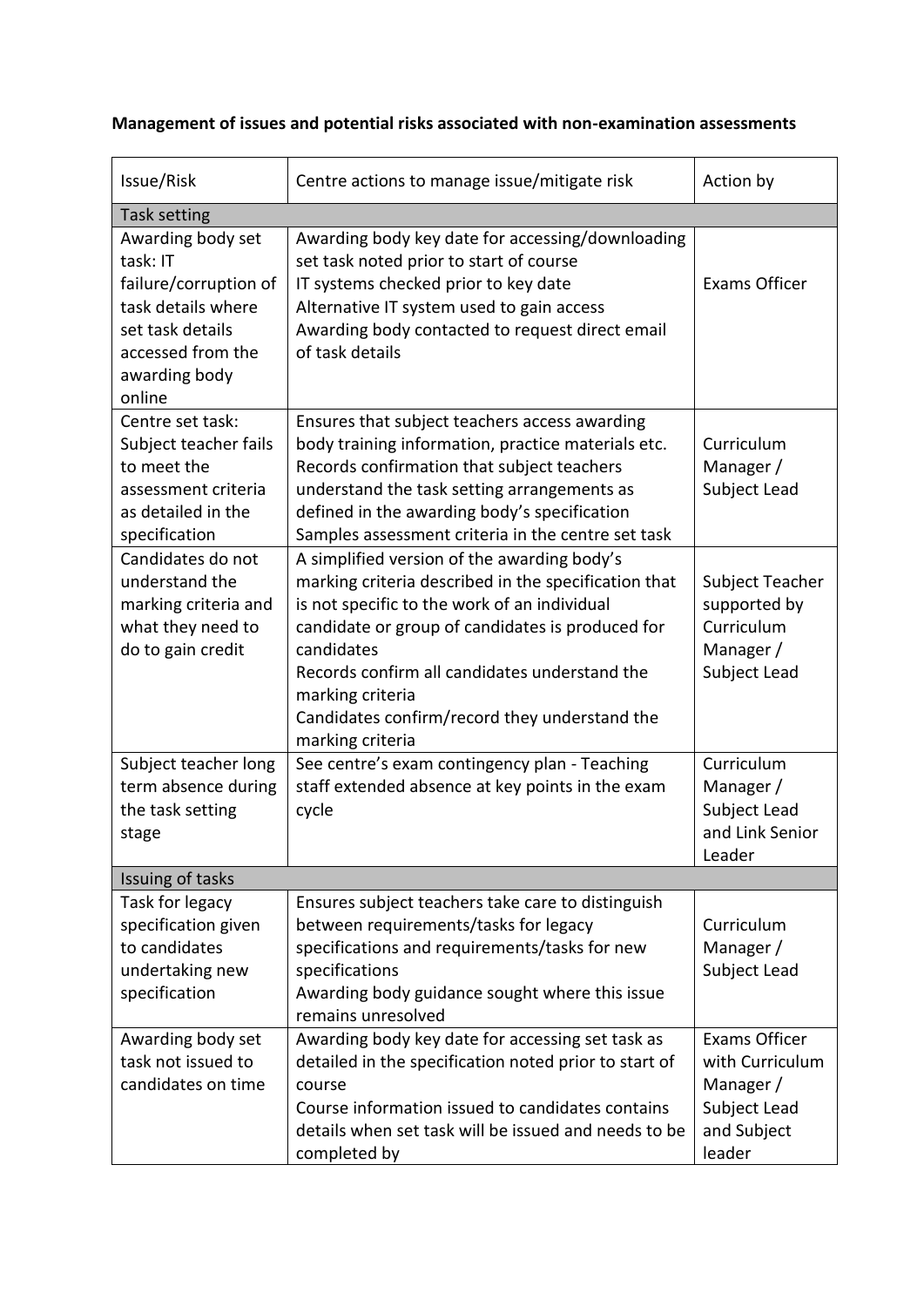|                      | Set task accessed well in advance to allow time for  |                      |
|----------------------|------------------------------------------------------|----------------------|
|                      | planning, resourcing and teaching                    |                      |
| The wrong task is    | Ensures course planning and information taken        | Curriculum           |
| given to candidates  | from the awarding body's specification confirms      | Manager /            |
|                      | the correct task will be issued to candidates        | Subject Lead         |
|                      | Awarding body guidance sought where this issue       | and Link Senior      |
|                      | remains unresolved                                   | Leader               |
| Subject teacher long | See centre's exam contingency plan - Teaching        |                      |
| term absence during  | staff extended absence at key points in the exam     |                      |
| the issuing of tasks | cycle                                                |                      |
| stage                |                                                      |                      |
| <b>Task taking</b>   |                                                      |                      |
| Supervision          |                                                      |                      |
| Planned              | Assessment plan identified for the start of the      | Exams Officer        |
| assessments clash    | course                                               | with Curriculum      |
| with other centre or | Assessment dates/periods included in centre wide     | Manager/             |
| candidate activities | calendar                                             | Subject Lead         |
| Rooms or facilities  | Timetabling organised to allocate appropriate        | Exams Officer        |
| inadequate for       | rooms and IT facilities for the start of the course  | with Curriculum      |
| candidates to take   | Staggered sessions arranged where IT facilities      | Manager/             |
| tasks under          | insufficient for number of candidates                | Subject Lead         |
| appropriate          | Whole cohort to undertake written task in large      |                      |
| supervision          | exam venue at the same time (exam conditions do      |                      |
|                      | not apply)                                           |                      |
| Insufficient         | Confirm subject teachers are aware of and follow     | <b>Exams Officer</b> |
| supervision of       | the current JCQ publication Instructions for         | with Curriculum      |
| candidates to enable | conducting non-examination assessments and any       | Manager/             |
| work to be           | other specific instructions detailed in the awarding | Subject Lead         |
| authenticated        | body's specification in relation to the supervision  |                      |
|                      | of candidates                                        |                      |
|                      | Confirm subject teachers understand their role and   |                      |
|                      | responsibilities as detailed in the centre's non-    |                      |
|                      | examination assessment policy                        |                      |
| A candidate is       | Instructions and processes in the current JCQ        | Subject teacher      |
| suspected of         | publication Instructions for conducting non-         | with Curriculum      |
| malpractice prior to | examination assessments (chapter 9 Malpractice)      | Manager /            |
| submitting their     | are followed                                         | Subject Lead         |
| work for assessment  | An internal investigation and where appropriate      | and Link Senior      |
|                      | internal disciplinary procedures are followed        | Leader               |
| Access               | Relevant staff are signposted to the JCQ             |                      |
| arrangements were    | publication A guide to the special consideration     | <b>Exams Officer</b> |
| not put in place for | process (chapter 2), to determine the process to be  | and Subject          |
| an assessment        | followed to apply for special consideration for the  | <b>Teachers</b>      |
| where a candidate is | candidate                                            |                      |
| approved for         |                                                      |                      |
| arrangements         |                                                      |                      |
|                      |                                                      |                      |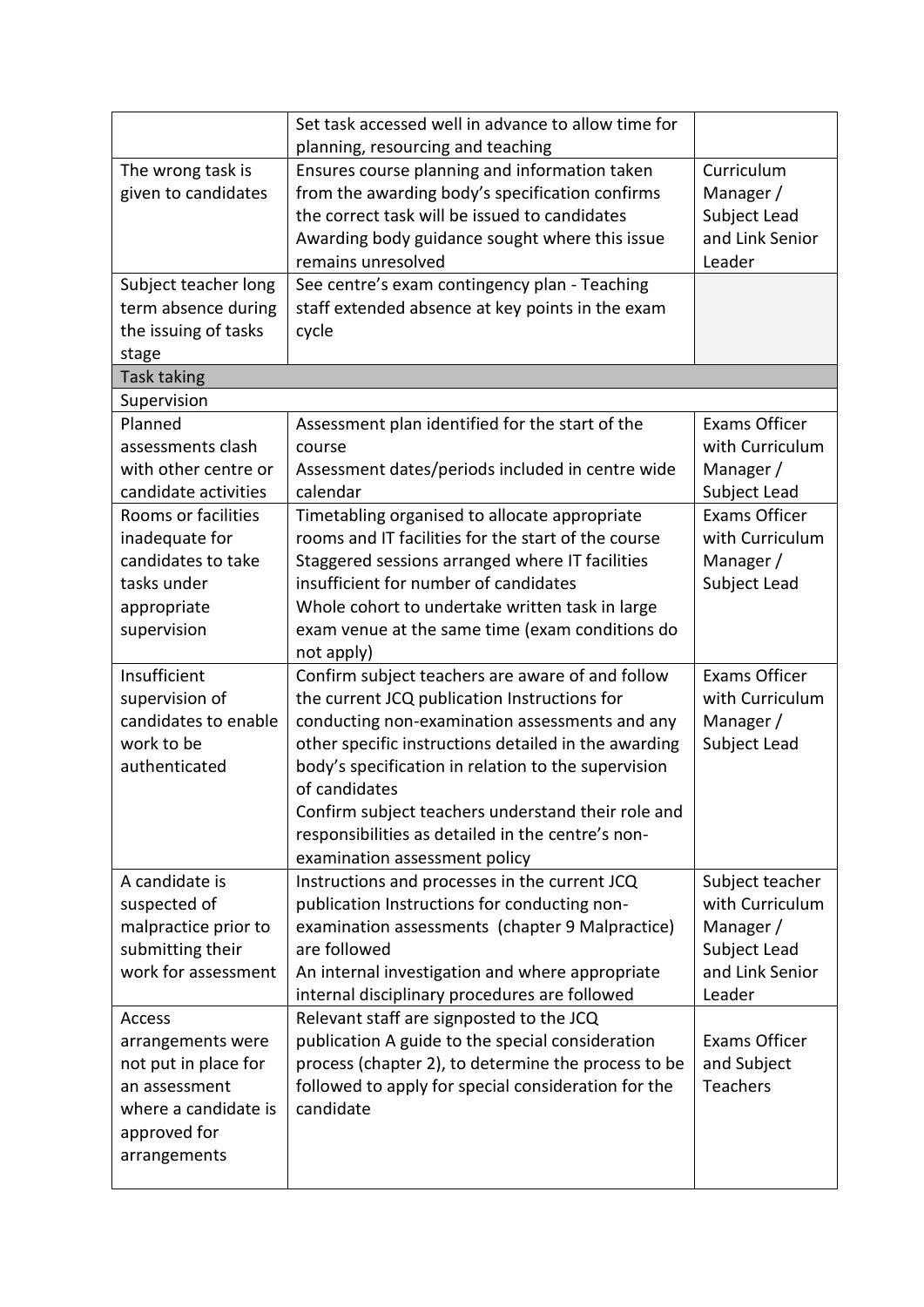| Advice and feedback   |                                                       |                 |  |
|-----------------------|-------------------------------------------------------|-----------------|--|
| Candidate claims      | Ensures a centre-wide process is in place for         | Curriculum      |  |
| appropriate advice    | subject teachers to record all information provided   | Manager /       |  |
| and feedback not      | to candidates before work begins as part of the       | Subject Lead    |  |
| given by subject      | centre's quality assurance procedures                 | and Subject     |  |
| teacher prior to      | Regular monitoring of subject teacher completed       | Teachers        |  |
| starting on their     | records and sign-off to confirm monitoring activity   |                 |  |
| work                  | Full records kept detailing all information and       |                 |  |
|                       | advice given to candidates prior to starting on their |                 |  |
|                       | work as appropriate to the subject and component      |                 |  |
|                       | Candidate confirms/records advice and feedback        |                 |  |
|                       | given prior to starting on their work                 |                 |  |
| Candidate claims no   | Ensures a centre-wide process is in place for         | Curriculum      |  |
| advice and feedback   | subject teachers to record all advice and feedback    | Manager /       |  |
| given by subject      | provided to candidates during the task-taking stage   | Subject Lead    |  |
| teacher during the    | as part of the centre's quality assurance             | and Subject     |  |
| task-taking stage     | procedures                                            | <b>Teachers</b> |  |
|                       | Regular monitoring of subject teacher completed       |                 |  |
|                       | records and sign-off to confirm monitoring activity   |                 |  |
|                       | Full records kept detailing all advice and feedback   |                 |  |
|                       | given to candidates during the task-taking stage as   |                 |  |
|                       | appropriate to the subject and component              |                 |  |
|                       | Candidate confirms/records advice and feedback        |                 |  |
|                       | given during the task-taking stage                    |                 |  |
| A third party claims  | An investigation is conducted; candidates and         | Curriculum      |  |
| that assistance was   | subject teacher are interviewed and statements        | Manager /       |  |
| given to candidates   | recorded where relevant                               | Subject Lead    |  |
| by the subject        | Records as detailed above are provided to confirm     | and Subject     |  |
| teacher over and      | all assistance given                                  | Teachers        |  |
| above that allowed    | Where appropriate, a suspected malpractice report     |                 |  |
| in the regulations    | is submitted to the awarding body                     |                 |  |
| and specification     |                                                       |                 |  |
| Candidate does not    | Candidate is advised at a general level to reference  | Curriculum      |  |
| reference             | information before work is submitted for formal       | Manager /       |  |
| information from      | assessment                                            | Subject Lead    |  |
| published source      | Candidate is again referred to the JCQ document       | and Subject     |  |
|                       | Information for candidates: non-examination           | Teachers        |  |
|                       | assessments                                           |                 |  |
|                       | Candidate's detailed record of his/her own            |                 |  |
|                       | research, planning, resources etc. is regularly       |                 |  |
|                       | checked to ensure continued completion                |                 |  |
| Candidate does not    | Candidate is advised at a general level to review     | Curriculum      |  |
| set out references as | and re-draft the set out of references before work    | Manager /       |  |
| required              | is submitted for formal assessment                    | Subject Lead    |  |
|                       | Candidate is again referred to the JCQ document       | and Subject     |  |
|                       | Information for candidates: non-examination           | Teachers        |  |
|                       | assessments                                           |                 |  |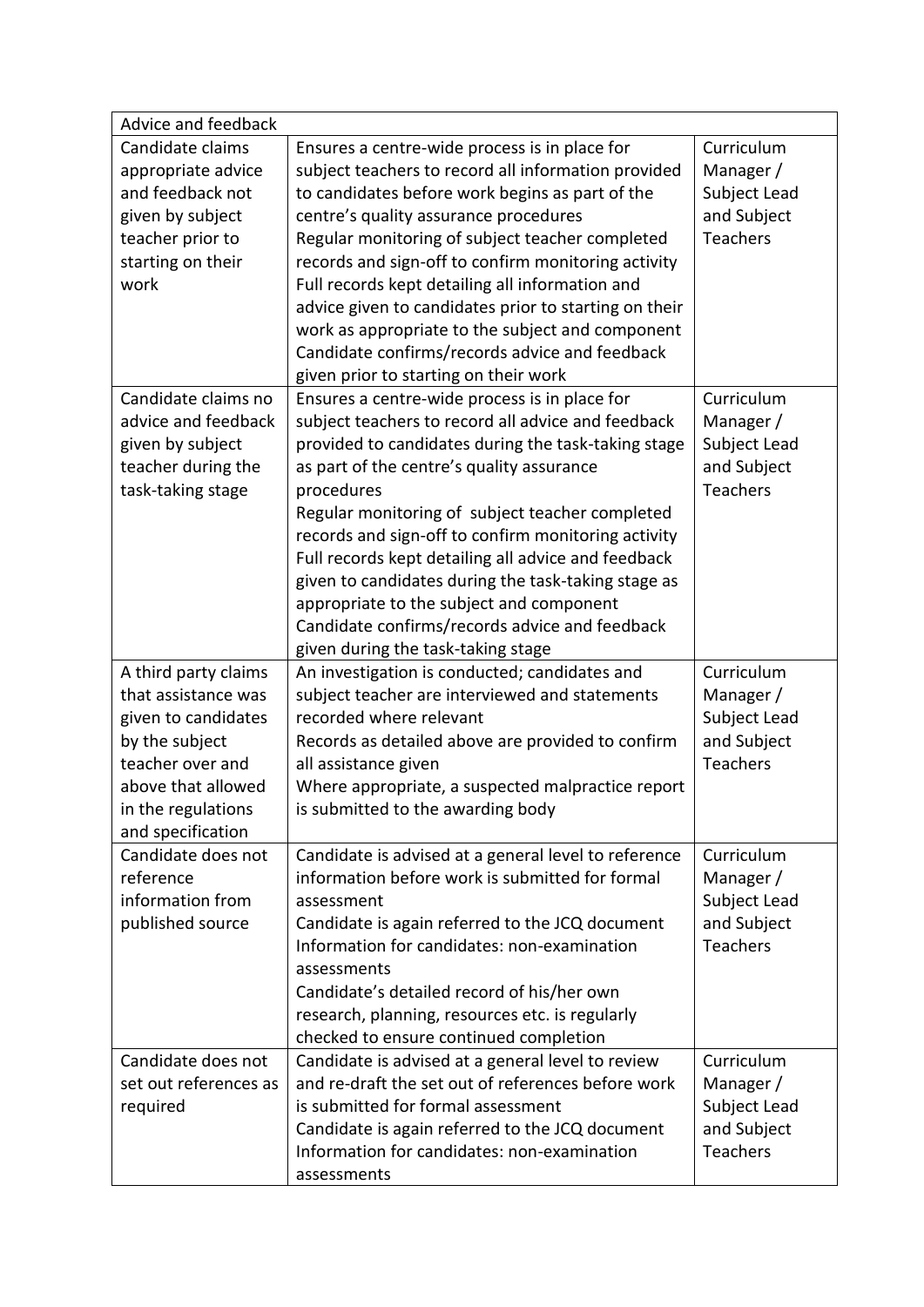|                       | Candidate's detailed record of his/her own           |                      |
|-----------------------|------------------------------------------------------|----------------------|
|                       | research, planning, resources etc. is regularly      |                      |
|                       | checked to ensure continued completion               |                      |
| Candidate joins the   | A separate supervised session(s) is arranged for the | Curriculum           |
| course late after     | candidate to catch up                                | Manager /            |
| formally supervised   |                                                      | Subject Lead         |
| task taking has       |                                                      | and Subject          |
| started               |                                                      | Teachers             |
| Candidate moves to    | Awarding body guidance is sought to determine        | <b>Exams Officer</b> |
| another centre        | what can be done depending on the stage at which     |                      |
| during the course     | the move takes place                                 |                      |
| An excluded pupil     | The awarding body specification is checked to        | Curriculum           |
| wants to complete     | determine if the specification is available to a     | Manager /            |
| his/her non-          | candidate outside mainstream education               | Subject Lead         |
| examination           | If so, arrangements for supervision, authentication  | and Link Senior      |
| assessment(s)         | and marking are made separately for the candidate    | Leader               |
| Resources             |                                                      |                      |
| A candidate           | Preparatory notes and the work to be assessed are    | Curriculum           |
| augments notes and    | collected in and kept secure between formally        | Manager /            |
| resources between     | supervised sessions                                  | Subject Lead         |
| formally supervised   | Where memory sticks are used by candidates,          | and Subject          |
| sessions              | these are collected in and kept secure between       | Teachers             |
|                       | formally supervised sessions                         |                      |
|                       | Where work is stored on the centre's network,        |                      |
|                       | access for candidates is restricted between          |                      |
|                       | formally supervised sessions                         |                      |
| A candidate fails to  | Candidate's detailed record of his/her own           | Curriculum           |
| acknowledge           | research, planning, resources etc. is checked to     | Manager /            |
| sources on work       | confirm all the sources used, including books,       | Subject Lead         |
| that is submitted for | websites and audio/visual resources                  | and Subject          |
| assessment            | Awarding body guidance is sought on whether the      | <b>Teachers</b>      |
|                       | work of the candidate should be marked where         |                      |
|                       | candidate's detailed records acknowledges sources    |                      |
|                       | appropriately                                        |                      |
|                       | Where confirmation is unavailable from               |                      |
|                       | candidate's records, awarding body guidance is       |                      |
|                       | sought and/or a mark of zero is submitted to the     |                      |
|                       | awarding body for the candidate                      |                      |
| Word and time limits  |                                                      |                      |
| A candidate is        | Records confirm the awarding body specification      |                      |
| penalised by the      | has been checked to determine if word or time        | Subject Teacher      |
| awarding body for     | limits are mandatory                                 |                      |
| exceeding word or     | Where limits are for guidance only, candidates are   |                      |
| time limits           | discouraged from exceeding them                      |                      |
|                       | Candidates confirm/record any information            |                      |
|                       | provided to them on word or time limits is known     |                      |
|                       | and understood                                       |                      |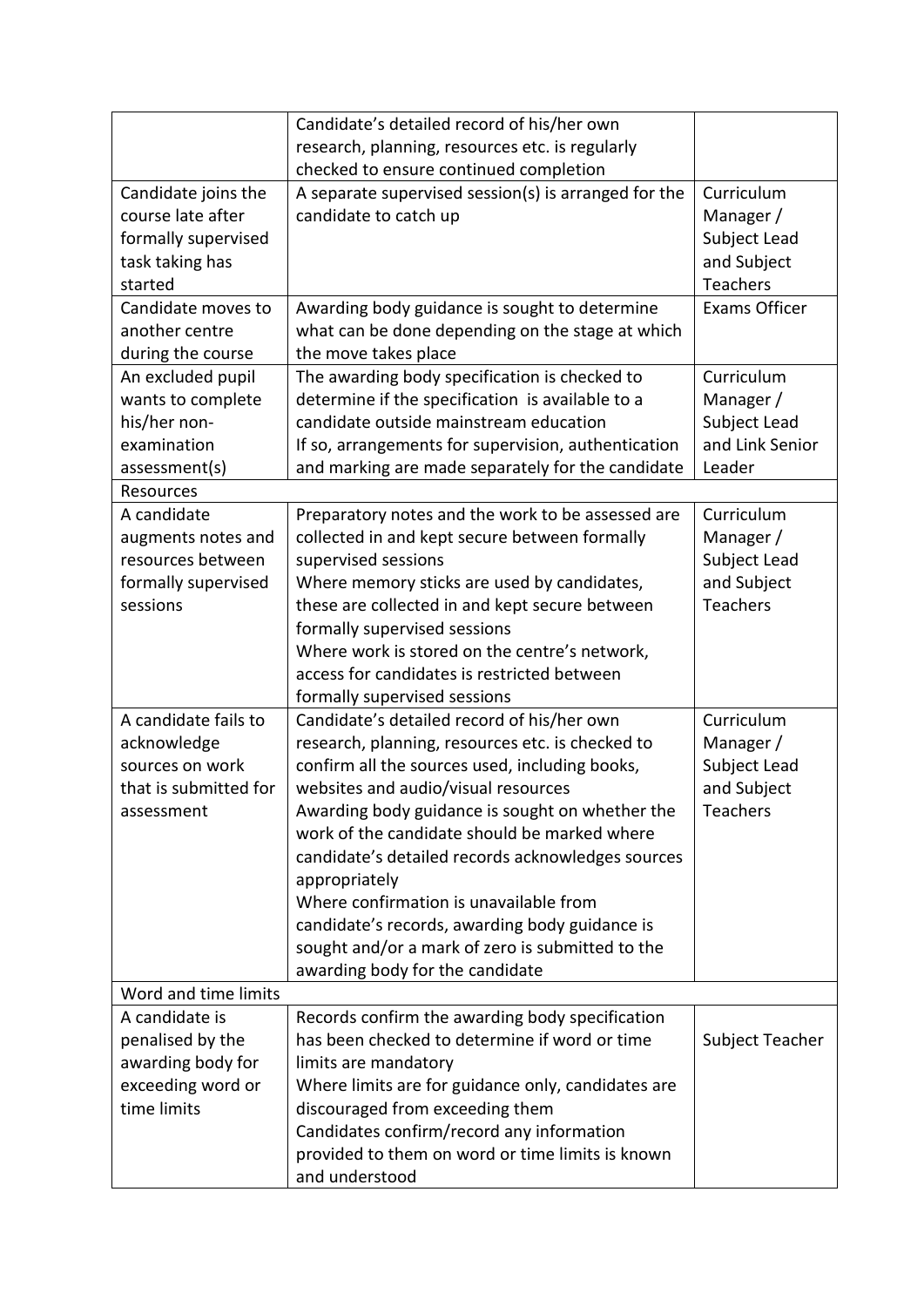| Collaboration and group work |                                                     |                      |  |
|------------------------------|-----------------------------------------------------|----------------------|--|
| Candidates have              | Records confirm the awarding body specification     |                      |  |
| worked in groups             | has been checked to determine if group work is      | Subject Teacher      |  |
| where the awarding           | permitted                                           |                      |  |
| body specification           | Awarding body guidance sought where this issue      |                      |  |
| states this is not           | remains unresolved                                  |                      |  |
| permitted                    |                                                     |                      |  |
| Authentication procedures    |                                                     |                      |  |
| A teacher has                | Records confirm subject staff have been made        |                      |  |
| doubts about the             | aware of the JCQ document Teachers sharing          | Curriculum           |  |
| authenticity of the          | assessment material and candidates' work            | Manager /            |  |
| work submitted by a          | Records confirm that candidates have been issued    | Subject Lead         |  |
| candidate for                | with the current JCQ document Information for       | and Subject          |  |
| internal assessment          | candidates: non-examination assessments             | <b>Teachers with</b> |  |
|                              | Candidates confirm/record that they understand      | <b>Exams Officer</b> |  |
| Candidate                    | what they need to do to comply with the             |                      |  |
| plagiarises other            | regulations for non-examination assessments as      |                      |  |
| material                     | outlined in the JCQ document Information for        |                      |  |
|                              | candidates: non-examination assessments             |                      |  |
|                              | The candidate's work is not accepted for            |                      |  |
|                              | assessment                                          |                      |  |
|                              | A mark of zero is recorded and submitted to the     |                      |  |
|                              | awarding body                                       |                      |  |
| Candidate does not           | Records confirm that candidates have been issued    |                      |  |
| sign their                   | with the current JCQ document Information for       |                      |  |
| authentication               | candidates: non-examination assessments             | Subject Teacher      |  |
| statement/declarati          | Candidates confirm/record they understand what      |                      |  |
| on                           | they need to do to comply with the regulations as   |                      |  |
|                              | outlined in the JCQ document Information for        |                      |  |
|                              | candidates: non-examination assessments             |                      |  |
|                              | Declaration is checked for signature before         |                      |  |
|                              | accepting the work of a candidate for formal        |                      |  |
|                              | assessment                                          |                      |  |
| Subject teacher not          | Ensures a centre-wide process is in place for       | Curriculum           |  |
| available to sign            | subject teachers to sign authentication forms at    | Manager /            |  |
| authentication               | the point of marking candidates work as part of the | Subject Lead         |  |
| forms                        | centre's quality assurance procedures               | and Subject          |  |
|                              |                                                     | Teachers             |  |
| Presentation of work         |                                                     |                      |  |
| Candidate does not           | Cover sheet is checked to ensure it is fully        |                      |  |
| fully complete the           | completed before accepting the work of a            | Subject Teacher      |  |
| awarding body's              | candidate for formal assessment                     |                      |  |
| cover sheet that is          |                                                     |                      |  |
| attached to their            |                                                     |                      |  |
| worked submitted             |                                                     |                      |  |
| for formal                   |                                                     |                      |  |
| assessment                   |                                                     |                      |  |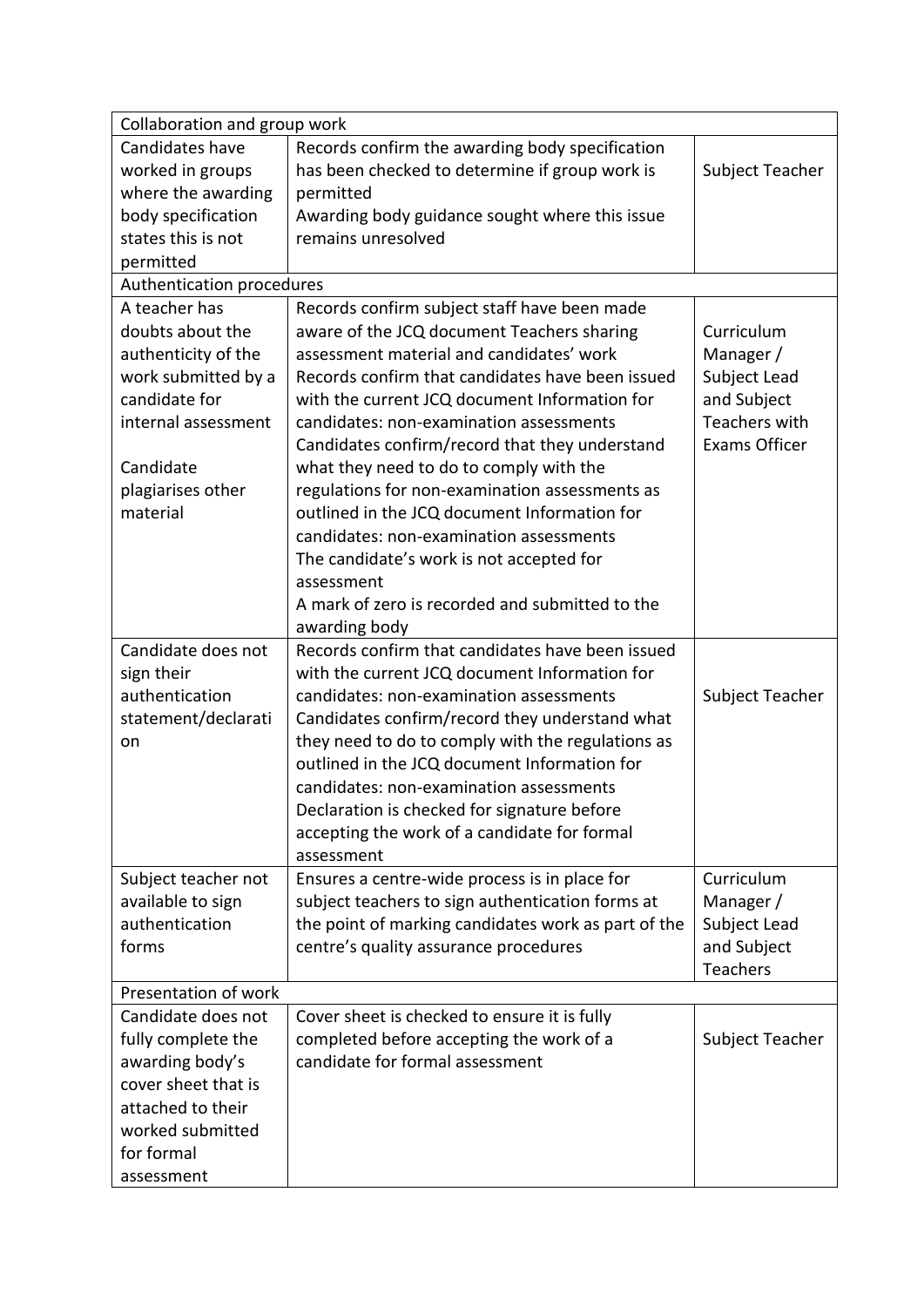| Keeping materials secure |                                                       |                      |
|--------------------------|-------------------------------------------------------|----------------------|
| Candidates work          | Records confirm subject teachers are aware of and     | Subject Teacher      |
| between formal           | follow current JCQ publication Instructions for       |                      |
| supervised sessions      | conducting non-examination assessments                |                      |
| is not securely          | Regular monitoring ensures subject teacher use of     |                      |
| stored                   | appropriate secure storage                            |                      |
| Adequate secure          | Records confirm adequate/sufficient secure            | Curriculum           |
| storage not available    | storage is available to subject teacher prior to the  | Manager /            |
| to subject teacher       | start of the course                                   | Subject Lead         |
|                          | Alternative secure storage sourced where required     |                      |
|                          | Task marking - externally assessed components         |                      |
| A candidate is           | Awarding body guidance is sought to determine if      | Learning             |
| absent on the day of     | alternative assessment arrangements can be made       | Manager /            |
| the examiner visit       | for the candidate                                     | <b>Head of Year</b>  |
| for an acceptable        | If not, eligibility for special consideration is      |                      |
| reason                   | explored and a request submitted to the awarding      |                      |
|                          | body where appropriate                                |                      |
| A candidate is           | The candidate is marked absent on the attendance      | <b>Exams Officer</b> |
| absent on the day of     | register                                              |                      |
| the examiner visit       |                                                       |                      |
| for an unacceptable      |                                                       |                      |
| reason                   |                                                       |                      |
|                          |                                                       |                      |
|                          | Task marking - internally assessed components         |                      |
| A candidate submits      | Where a candidate submits no work, the candidate      | Subject Teacher      |
| little or no work        | is recorded as absent when marks are submitted to     |                      |
|                          | the awarding body                                     |                      |
|                          | Where a candidate submits little work, the work       |                      |
|                          | produced is assessed against the assessment           |                      |
|                          | criteria and a mark allocated appropriately; where    |                      |
|                          | the work does not meet any of the assessment          |                      |
|                          | criteria a mark of zero is submitted to the awarding  |                      |
|                          | body                                                  |                      |
| A candidate is           | Relevant staff are signposted to the JCQ              | <b>Exams Officer</b> |
| unable to finish their   | publication A guide to the special consideration      |                      |
| work for unforeseen      | process (chapter 5), to determine eligibility and the |                      |
| reason                   | process to be followed for shortfall in work          |                      |
| The work of a            | Relevant staff are signposted to the JCQ              | <b>Exams Officer</b> |
| candidate is lost or     | publication A guide to the special consideration      |                      |
| damaged                  | process (chapter 5), to determine eligibility and the |                      |
|                          | process to be followed for lost or damaged work       |                      |
| Candidate                | Instructions and processes in the current JCQ         | <b>Exams Officer</b> |
| malpractice is           | publication Instructions for conducting non-          |                      |
| discovered               | examination assessments (chapter 9 Malpractice)       |                      |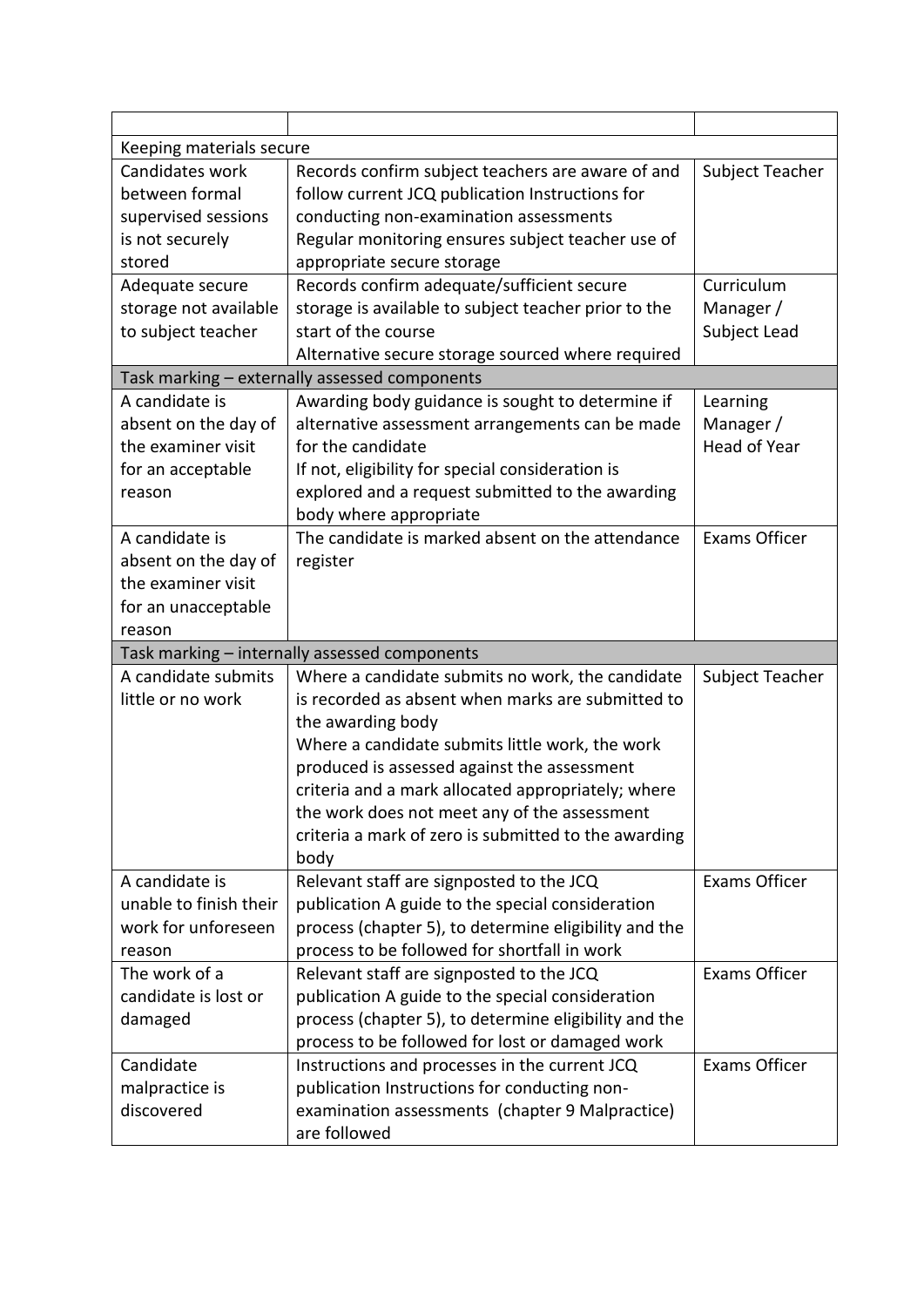|                     | Investigation and reporting procedures in the         |                      |
|---------------------|-------------------------------------------------------|----------------------|
|                     | current JCQ publication Suspected Malpractice in      |                      |
|                     | Examinations and Assessments are followed             |                      |
|                     | Appropriate internal disciplinary procedures are      |                      |
|                     | also followed                                         |                      |
| A teacher marks the | A conflict of interest is declared by informing the   | Curriculum           |
| work of his/her own | awarding body that a teacher is teaching his/her      | Manager /            |
| child               | own child at the start of the course                  | Subject Lead         |
|                     | Marked work of said child is submitted for            | and Subject          |
|                     | moderation whether part of the sample requested       | Teachers             |
|                     | or not                                                |                      |
| An extension to the | Awarding body is contacted to determine if an         | <b>Exams Officer</b> |
| deadline for        | extension can be granted                              |                      |
| submission of marks | Relevant staff are signposted to the JCQ              |                      |
| is required for a   | publication A guide to the special consideration      |                      |
| legitimate reason   | process (chapter 5), to determine eligibility and the |                      |
|                     | process to be followed for non-examination            |                      |
|                     | assessment extension                                  |                      |
| After submission of | Awarding body is contacted for guidance               | Curriculum           |
| marks, it is        | Relevant staff are signposted to the JCQ              | Manager /            |
| discovered that the | publication A guide to the special consideration      | Subject Lead,        |
| wrong task was      | process (chapter 2), to determine eligibility and the | <b>Exams Officer</b> |
| given to candidates | process to be followed to apply for special           |                      |
|                     | consideration for candidates                          |                      |
| A candidate wishes  | Candidates are informed of the marks they have        | <b>Exams Officer</b> |
| to appeal the marks | been awarded for their work prior to the marks        |                      |
| awarded for their   | being submitted to the awarding body                  |                      |
| work by their       | Records confirm candidates have been informed of      |                      |
| teacher             | their marks                                           |                      |
|                     | Candidates are informed that these marks are          |                      |
|                     | subject to change through the awarding body's         |                      |
|                     | moderation process                                    |                      |
|                     | Candidates are informed of their marks at least       |                      |
|                     | two weeks prior to the internal deadline set by the   |                      |
|                     | exams officer for the submission of marks             |                      |
|                     | Through the candidate exam handbook, candidates       |                      |
|                     | are made aware of the centre's internal appeals       |                      |
|                     | procedures and timescale for submitting an appeal     |                      |
|                     | prior to the submission of marks to the awarding      |                      |
|                     | body                                                  |                      |
| Deadline for        | Records confirm deadlines given and understood        | Curriculum           |
| submitting work for | by candidates at the start of the course              | Manager/             |
| formal assessment   | Candidates confirm/record deadlines known and         | Subject Lead         |
| not met by          | understood                                            | and Exams            |
| candidate           | Depending on the circumstances, awarding body         | Officer              |
|                     | guidance sought to determine if the work can be       |                      |